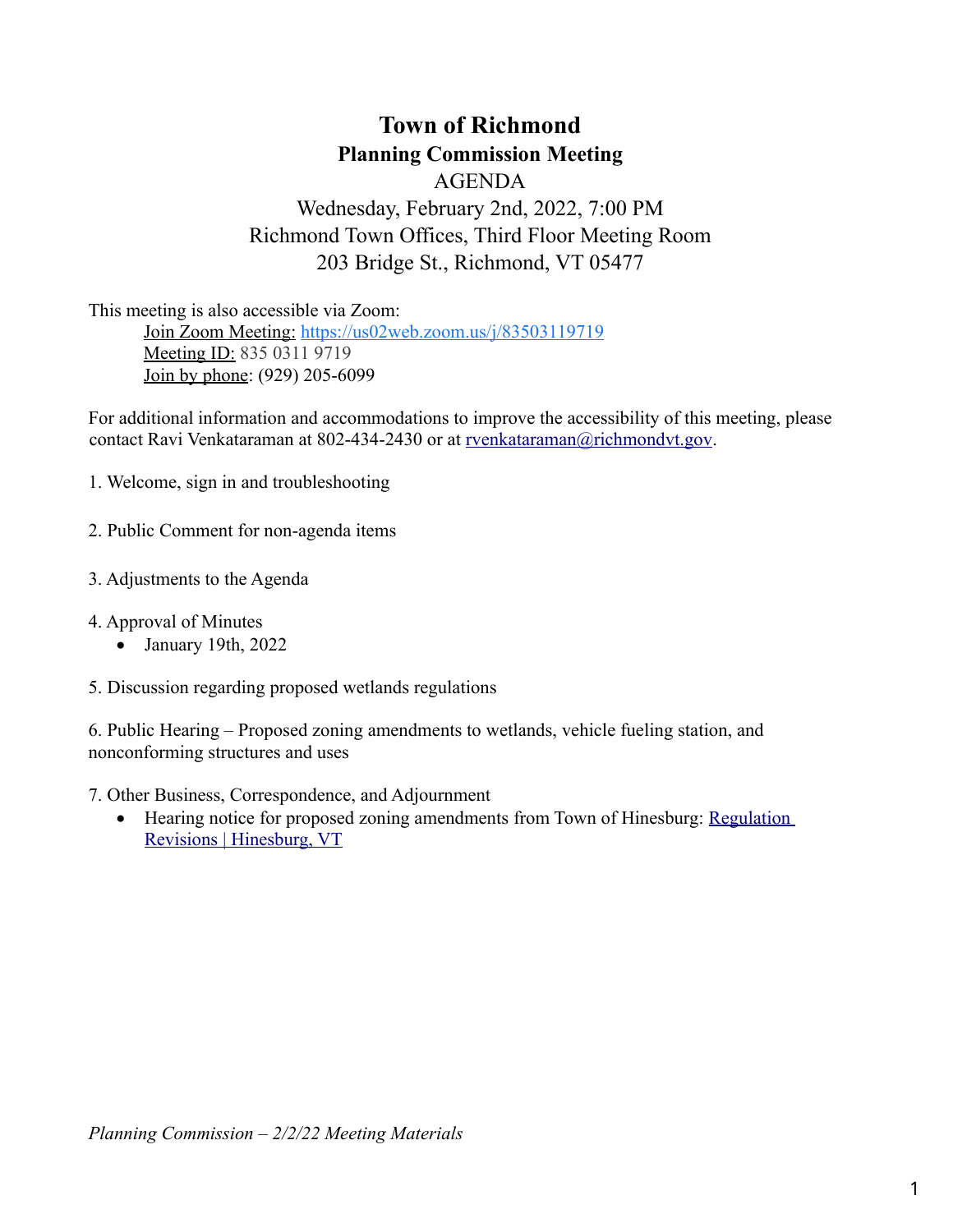4. Approval of Minutes

• Page 3: January 19, 2022 Planning Commission Meeting Minutes

5. Public Hearing – Proposed zoning amendments to wetlands, vehicle fueling station, and nonconforming structures and uses

- Page 8: Memo on the Proposed Zoning Amendments and on the Public Hearing process
- Page 10: The draft zoning regulations annotated by Town Attorney Dave Rugh of Stitzel, Page and Fletcher, P.C.
- Page 21: Proposed zoning regulations as forwarded on January 5, 2022
- Page 28: Municipal Bylaw Amendment Report
- Page 30: Public Hearing Notice
- Page 31: Rationale for having municipal wetlands regulations, prepared by Virginia Clarke
- Page 33: Rationale for limitations on number of pumping islands for proposed vehicle fueling station uses, prepared by Virginia Clarke
- On separate standalone documents:
	- The draft zoning map forwarded for the Public Hearing prepared by CCRPC
	- The draft zoning map previously included in the January 5, 2022 meeting materials.
- 7. Other Business, Correspondence, and Adjournment
	- Link to Town of Hinesburg website for proposed zoning amendments: [Regulation Revisions |](https://www.hinesburg.org/planning-zoning/pages/regulation-revisions)  [Hinesburg, VT](https://www.hinesburg.org/planning-zoning/pages/regulation-revisions)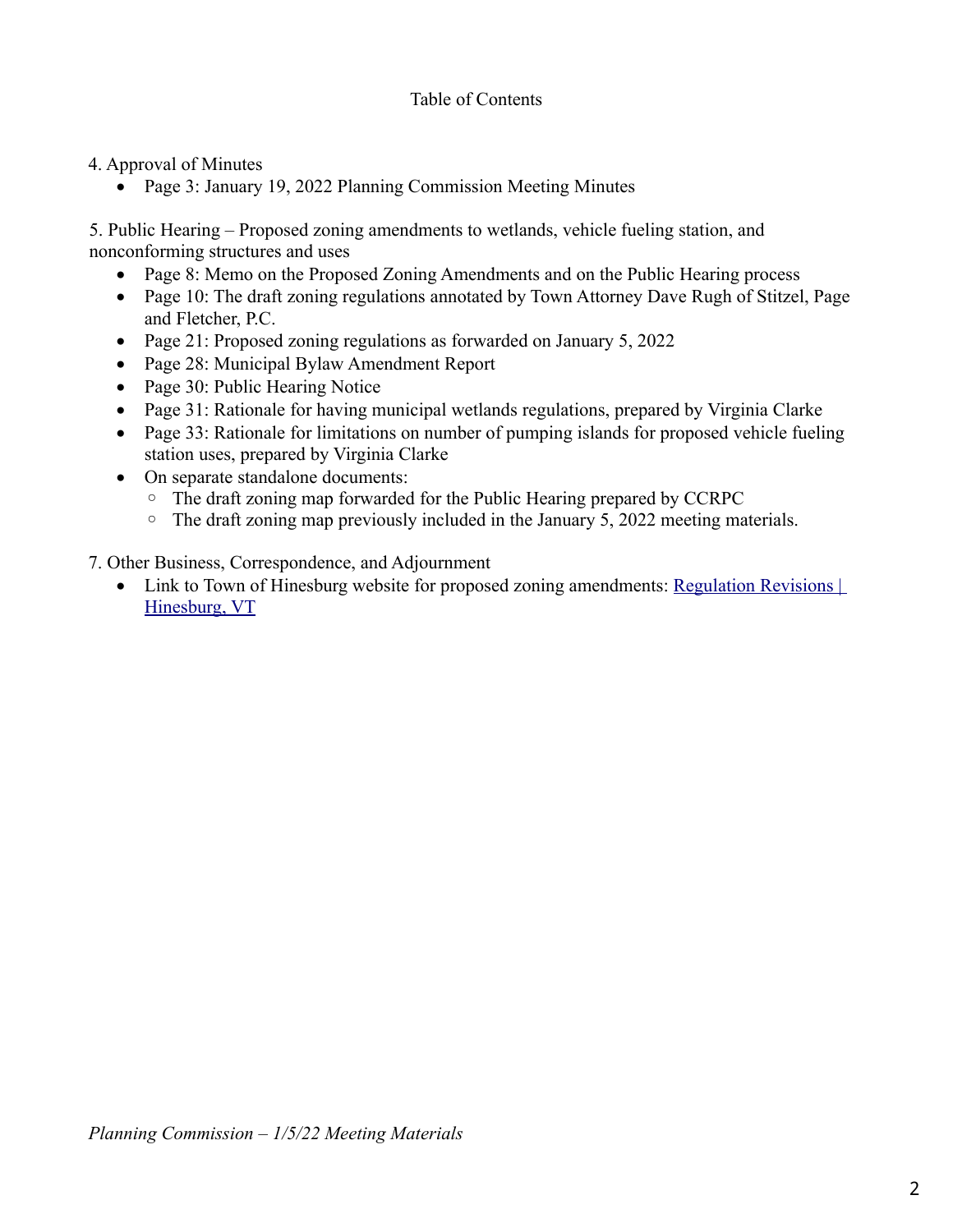# Richmond Planning Commission REGULAR MEETING MINUTES FOR January 19, 2022

| <b>Members Present:</b> | Virginia Clarke, Mark Fausel, Lisa Miller, Alison Anand, Dan Mullen, |
|-------------------------|----------------------------------------------------------------------|
|                         | Joy Reap,                                                            |
| Members Absent:         | Chris Cole, Chris Granda,                                            |
| <b>Others Present:</b>  | Ravi Venkataraman (Town Planner/Staff), MMCTV, Gary Bressor, Rod     |
|                         | West, Kristen Hayden West, Bob Reap, Erin Wagg                       |

### **1. Welcome and troubleshooting**

Virginia Clarke called the meeting to order at 7:15 pm.

### **2. Public Comment for non-agenda items**

None from the public. Ravi Venkataraman said that the Governor signed S.222 last night, which allows for public bodies to meet virtually without an in-person option until January 2023. Venkataraman suggested that the commission discuss whether it would like to hold public meetings without an inperson option in the near future.

# **3. Adjustments to the Agenda**

Clarke suggested that the commission discuss S.222 and how the commission should hold meetings in the future under "Other Business". Other members agreed.

# **4. Approval of Minutes**

Alison Anand thanked Venkataraman for the accuracy and thoroughness of the minutes.

The commission accepted the minutes into the record as written.

# **5. Nomination of a Zoning Administrator**

Clarke said that the current Zoning Administrator Keith Oborne is leaving the Town of Richmond on February  $1<sup>st</sup>$ , and that the Town is in need of a person to fill the Zoning Administrator position. Lisa Miller asked for why Oborne is leaving the position and said that his leaving felt sudden. Anand said that after talking to Oborne, he said that he wishes he could stay with the Town and is leaving because of the wages. Miller expressed concern about a similar situation of a qualified professional leaving the Town because of compensation. Anand noted the importance of the Zoning Administrator job.

Clarke overviewed the statutory requirements for nominating and appointing a Zoning Administrator, and the fact that the Town can only have a Zoning Administrator and an Acting Zoning Administrator. Clarke noted that Venkataraman is the Town's Acting Zoning Administrator. Clarke added that the Town has already employed Kayla Vaccaro to fill in as the Zoning Administrator until a permanent replacement for the Zoning Administrator position has been filled, and that the Town has advertised for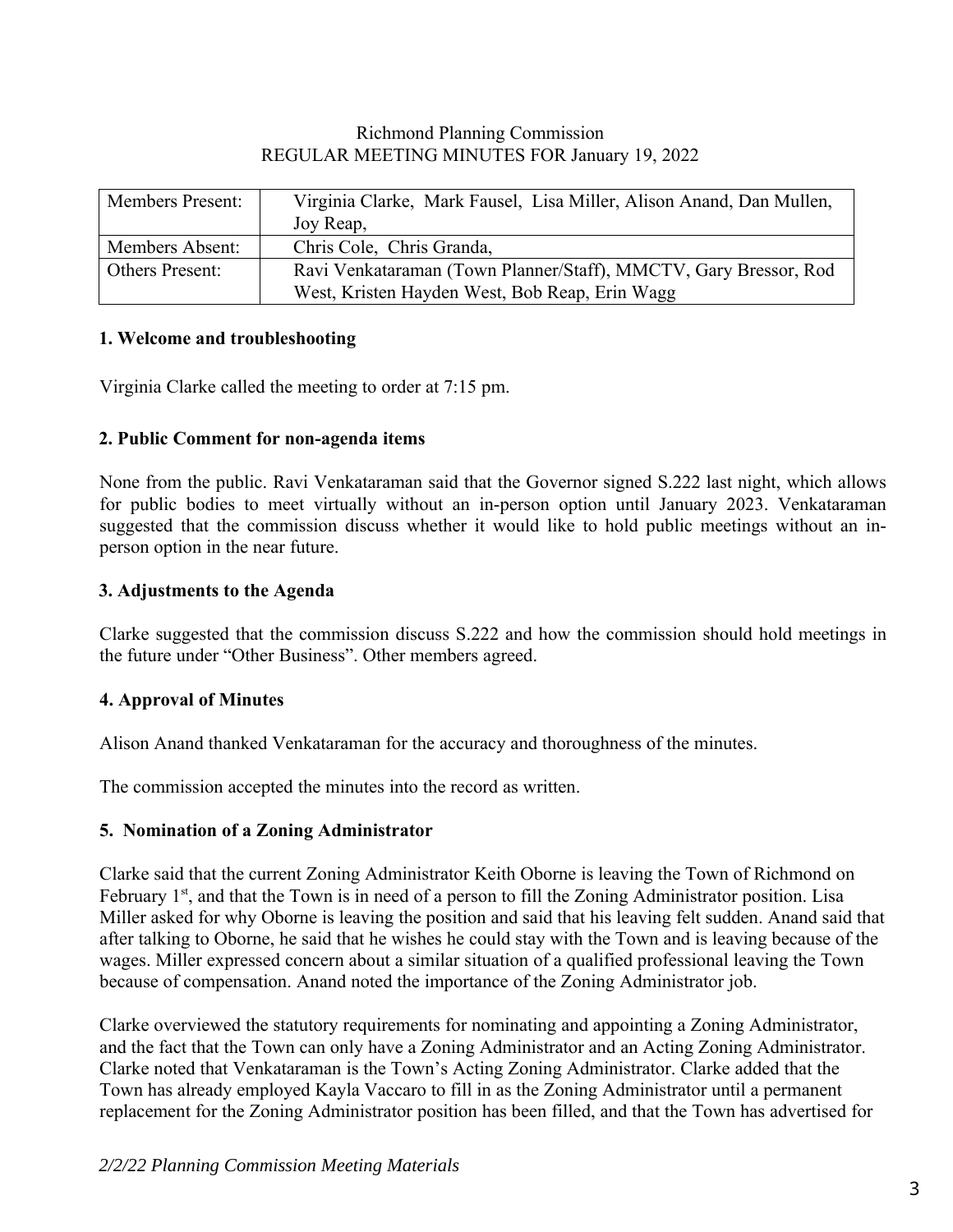the Zoning Administrator position vacancy. Clarke said that the commission has to nominate Vaccaro to be the Zoning Administrator in order to prevent Venkataraman from doing the Zoning Administrator's responsibilities in addition to his own as the Town Planner. Clarke said that Vaccaro is aware that she will need to apply for the Zoning Administrator position in order to be the permanent, full-time Zoning Administrator. Clarke said that the Selectboard appointed Vacarro as the Zoning Administrator during its January 18, 2022 meeting, and that per statute, the Planning Commission does not need to nominate the Zoning Administrator before the Selectboard appoints the Zoning Administrator.

Fausel asked if the Town normally hires a Zoning Administrator for a three-year term that becomes renewed. Venkataraman explained that the statutory aspects of the Zoning Administrator position are separate from the employment agreement the Town has with the Zoning Administrator, that the Zoning Administrator's term is renewed every three years per statute, and that the employment contract may not necessarily be connected to the term-based appointment of the Zoning Adminstrator per statute. Fausel asked if Vaccaro would be completing Oborne's term as the Zoning Administrator or if her term would be limited. Venkataraman said that typically for Zoning Administrators, terms are not continued upon, but instead created anew for every new Zoning Administrator; and that therefore Vaccaro's term as the Zoning Administrator would be a three-year term even though in her employment contract—which is separate from the statutory requirements—she will serve as the Zoning Administrator until mid-April. Fausel noted the oddity of the term requirement for a non-elected position.

Miller said she had concerns about entering into a similar situation with the Zoning Administrator leaving due to the pay scale, considering the upcoming planning items that will require a skilled Zoning Administrator. Venkataraman said that the Town has hired a consultant to conduct a comprehensive wage study across all departments, and that the consultant should have an update on the wage analysis in late February or early March.

Motion by Fausel, seconded by Miller, to nominate Kayla Vaccaro to serve as the Town of Richmond Zoning Administrator for a three-year term. Voting: 5-0 (Joy Reap abstained). Motion carried.

# **6. Discussion on the Gateway District**

Clarke overviewed possible outcomes, the need for a bond vote, the postponement of setting the bond vote, the issues regarding the sizing of the infrastructure to serve potential future connections, and the issue of paying back the bond. Clarke noted the need to amend the Act 250 permit, and the need to amend the zoning to meet Criteria 9(L) of Act 250. Clarke said that the extension of water infrastructure is still up for discussion. Clarke overviewed the outreach schedule in February and March.

Clarke summarized the desired elements in zoning under Criteria 9(L). Clarke said that the name of the district will need to be discussed, because the name of the district will affect how the public perceives the district. Clarke said that the Town has applied for a grant with the Vermont Natural Resources Council to fund the development of visualizations for the proposed Gateway District. Clarke said that CCRPC is unable to provide assistance at this time. She added that the schedule is with respect to the overall plan of submitting an Act 250 application for the expansion of the system by the end of the summer.

Reap said that having consulted Venkataraman she will be participating in this discussion item as a member of the public, that in the past the commission required the commission member leave the meeting room and reenter the meeting room to recognize them as a member of the public, and that with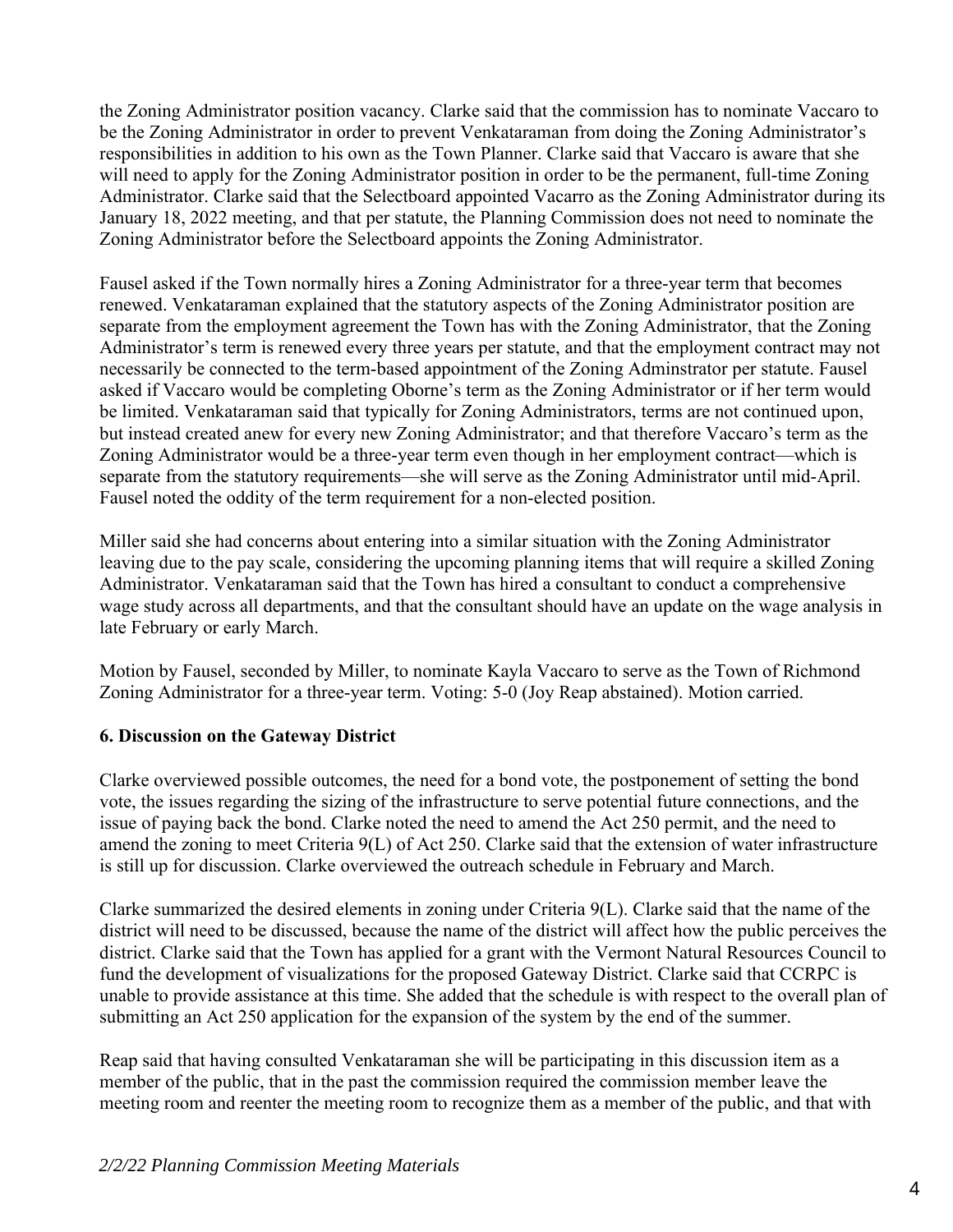Zoom she will instead change her title to indicate that she is speaking as a member of the public.

Anand said that based on observation the amount of land for development in the Gateway is limited, that Reap's property has the best potential that she has concerns about the distance between possible developments and the interstate, that she would like more information about the cost of extending water and sewer infrastructure with the potential opportunity for future development in the area, that over time water and sewer service should be provided to the mobile home park. Clarke said that the water and sewer commission has kept water and sewer service to the mobile home park in the back of their minds for consideration. Clarke added that the Reaps have the option of extending the sewer line to their properties on their own, and that the commission has kept in mind the possibility for planned development in the area in past year.

Clarke overviewed the three possible scenarios for meeting Criteria 9(L). Miller asked about areas south of Route 2. Clarke said that areas south of Route 2 hasn't been contemplated because for the most part, these areas are in the floodplain. Anand asked if the lot lines shown in the map are current. Venkataraman said that except for the Reaps' properties, the lot lines are current. Anand asked about how a road in Scenario #2 would be developed. Venkataraman said that the road would be developed over time whenever a property is redeveloped if an Official Map is in place, that the location of the road need not be exact, and that a conversation could occur with the Town and the developer on the placement of the road if the Official Map aspect is triggered. Dan Mullen asked about what "redevelopment" entails. Venkataraman said that the Town has control over when and how the Official Map is triggered, and would have control over the type of redevelopment that would trigger the Official Map requirements. Mullen asked if the development of infrastructure would be considered a taking. Venkataraman said that it wouldn't be considered a taking, that a conversation would occur between the Town and the developer, and that just compensation would have to be provided. Miller said that bisecting the lots with a road could make the area more developable from an aesthetic sense. Clarke said that the visualizations will help provide a sense of possible aesthetics. Clarke said that in her mind, the target for potential buildout should be 50 residential units, with the overall goal of establishing a walkable neighborhood connected to the village.

Rod West said that Scenario #2 with 50 residential units is impractical and poorly thought out, and that the area is not suitable for a neighborhood and that the area is too noisy. West noted that his property and his neighbor's property has wetlands. West noted that the cost burdens of the zoning requirements for infrastructure is placed on the future owner or renter of the residential unit, not on the developer.

Clarke noted that Kristen Hayden West wrote in the chat that the scenario maps do not show wetlands, and that the commission has maps of wetlands in the meeting packet and are considering natural resource constraints.

Reap said that she doesn't see how the creation of a road would help with internal circulation, that the roadway would be expensive considering the wetlands restrictions, and that the existing curb cuts would still be used.

Miller noted the current lack of demand for commercial spaces and the state's goal of encouraging the development of affordable housing wherever feasible.

Gary Bressor said that he liked Scenario #2 the best, that the area could transition towards orientation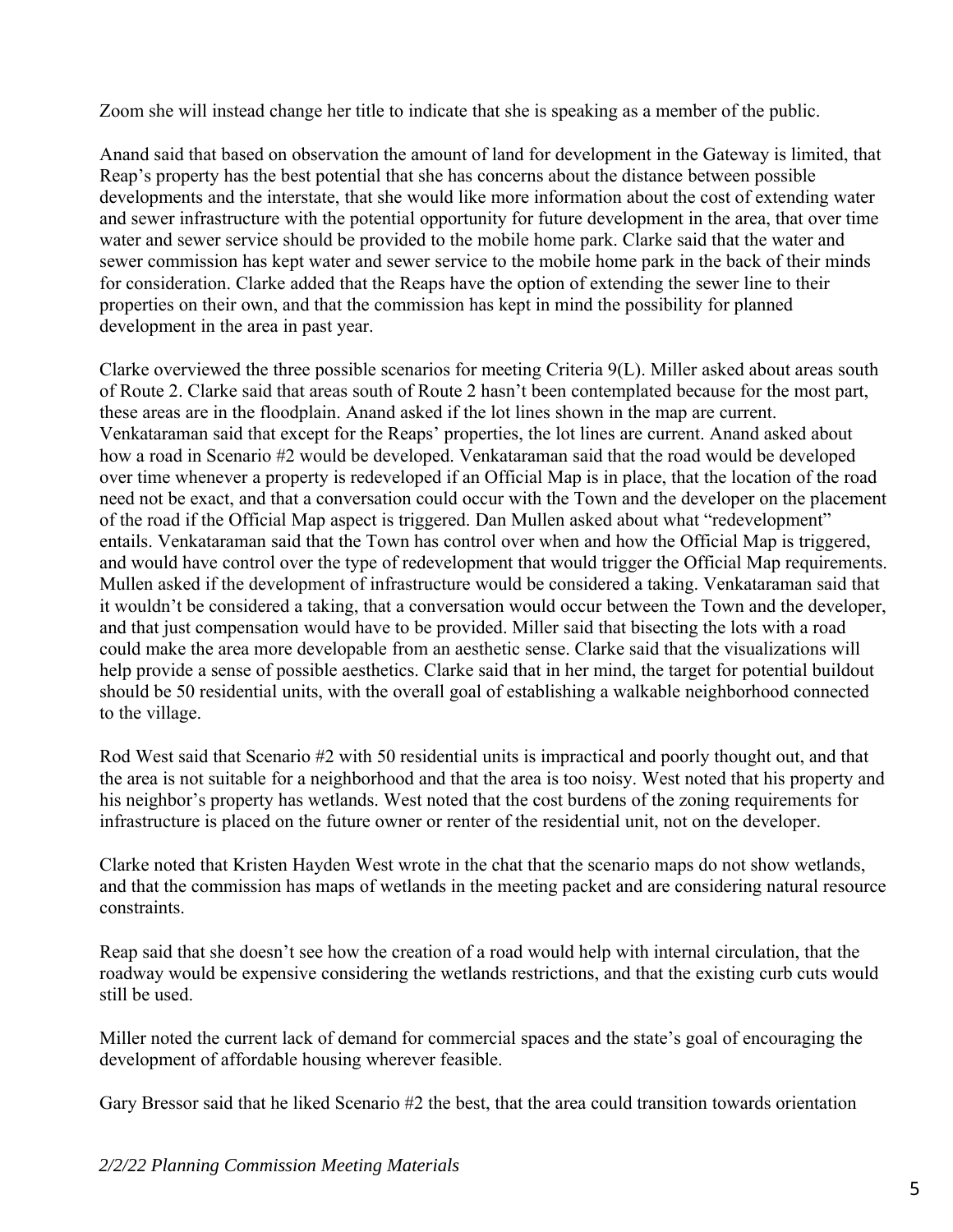toward a secondary road, and that the feasibility would depend on the allowable density for the area. Bressor said that the commission should consider planning for a sidewalk parallel to Route 2. Fausel said that in terms of practicality, users would more likely use a path parallel to Route 2 between the Village and the Park and Ride. Fausel also expressed hesitation about requiring the construction of a secondary road, and that he would want to encourage methods to share access points. Fausel said that the commission should consider implementing form-based zoning to maintain aesthetics along Route 2 and along I-89. Fausel said that the density allowance should be increased but not to the point in which the town creates an enclave of lower-cost housing units next to the highways. Mullen asked for clarification on the difference between Scenarios #1 and #2. Clarke said that with Scenario #1, the focus is on the possible establishment of different districts, that the focus on Scenario #2 was on the internal road, and that with Scenario #2 different districts may not necessarily be established. Clarke said that the residential component would involve increasing housing density, allowing smaller lots, allowing multifamily dwelling uses, and requiring landscaping and screening requirements from Route 2 and I-89.

Clarke asked about access to properties on interior lots while the road is being developed. Venkataraman said that the existing curb cut would be used, and that the property would be developed with spacing for the future road. Venkataraman added that in general for the road to be developed per an Official Map, there are a number of contingencies that the Town and developer would need to address.

Mullen said that if people are going to live in the area under consideration, Vtrans would need to install some form of sound barrier, and asked about Vtrans's standards for sound barriers. Clarke said that she has not looked into sound barriers yet and that she has considered landscaping requirements.

Fausel said that he had concerns about requirements to develop town infrastructure, that the commission should regard West's comments in the chat about the constraints on his and his neighbors' properties and about possibly scheduling a site visit, and that the commission should consider the impacts of a sound barrier on the viewscape. Bressor noted the location of houses between Jericho Road and the interstate, and the impact of good landscaping. Hayden West noted that impact of the interstate being above their property and how that affects the liveability of the properties in the Gateway, and said that a sound barrier wall in this location wouldn't be a practical solution because the location would still have noise impacts. Bob Reap said that the noise of the interstate from his shop is terrible and that he wouldn't want to live in that location.

Clarke said that the commission and the public will have to agree upon alternatives that will not lead to commercial strip development. West said that one could live in Gateway if they were to only be inside a house, that one wouldn't be able to be outdoors without being infringed upon, and that he and his family moved from his house on the Gateway to a house on Dugway Road in order to be able to spend time outside their house. West said that the eastern and western borders of his property are wetlands, and that one wouldn't be able to build a road through the property because of the wetlands. West also said that the proposed location of the path connecting the Gateway area to the schools is extremely steep. Miller asked West if his property could accommodate development with eight units per acre. West said he was not sure how one could get that kind of density, noting the pinch points and wetlands on his property.

# **7. Other Business, Correspondence, and Adjournment**

Clarke overviewed the Town of Williston hearing notice.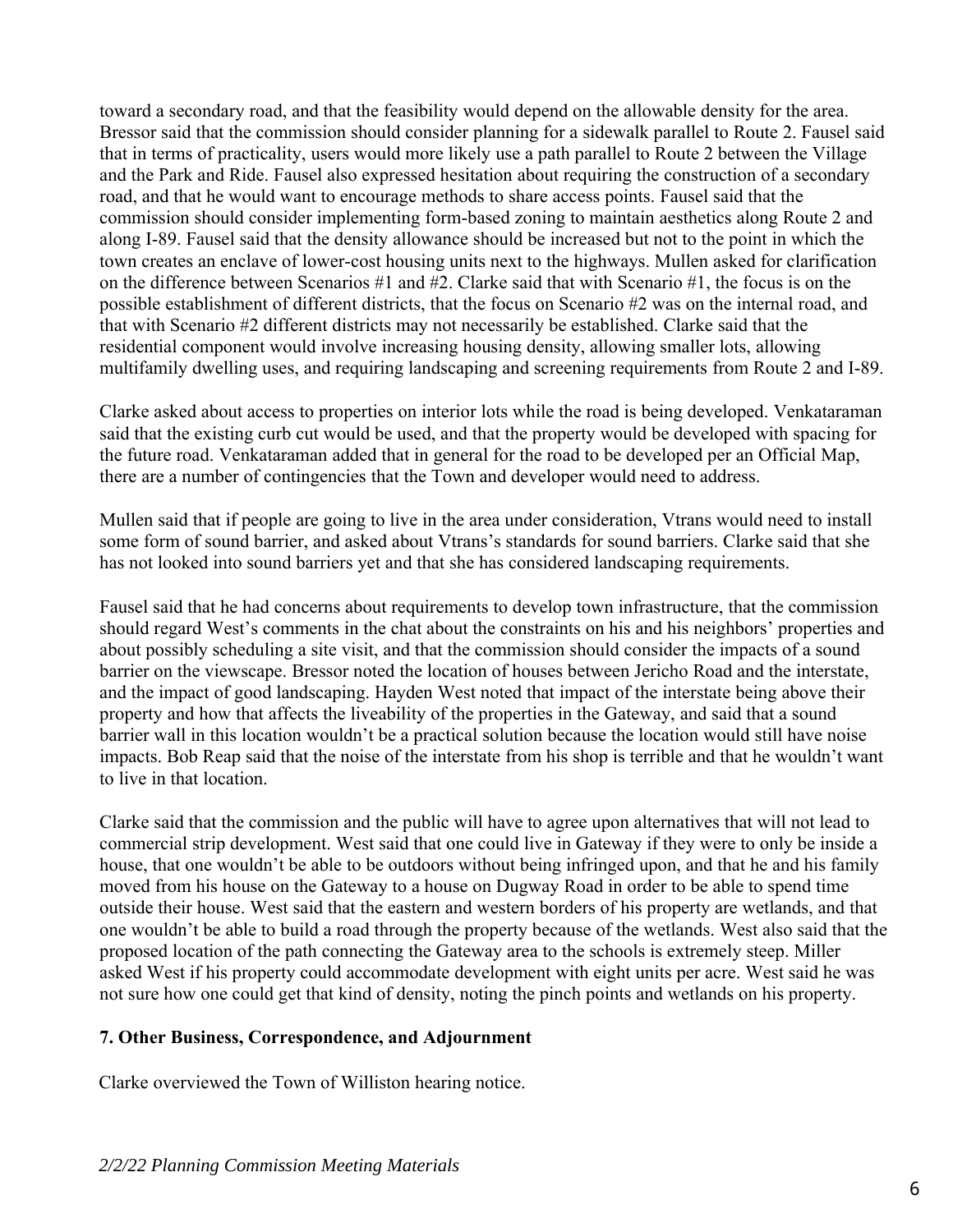Clarke asked the commission if it would like to hold meetings solely virtually or hybrid with the passage of S. 222. Miller suggested that meetings should be held in hybrid format if public hearings are on the agenda. Clarke asked if the commission had to decide if it wanted to hold all their meetings in a particular format, or if it could decide on the format a meeting-by-meeting basis. Venkataraman said that the commission can decide on a meeting-by-meeting basis. Fausel asked if the Zoom meetings use a local number for phoning in. Venkataraman said the phone-in number would be a long-distance number. Fausel suggested holding hybrid meetings for the public outreach sessions on the Gateway, and holding virtual meetings for regular business meetings.

Clarke asked about the feasibility of recordings. Venkataraman said that per the bill a recording has to be made available for the public under the virtual meeting option, that he is collecting a recording of the meeting at the moment that he will send to MMCTV the next morning, and that the current conditions would be how the virtual meeting would look because no one is in the meeting room except him. Erin Wagg of MMCTV said that the current system would be used to collect the recording for the virtual meeting.

Anand suggested holding hybrid meetings to keep options open.

Fausel asked about the items on the February  $2<sup>nd</sup>$  meeting agenda. Clarke said that the public hearing on the zoning amendments to wetlands, nonconforming uses and structures, and vehicle fueling station uses will be on the agenda. Clarke said that Brandy Saxton may attend an upcoming meeting to discuss the housing study. Clarke said that for the second meeting in February, Gateway District residents and property owners will be invited to provide comments.

Clarke said that the upcoming meetings will be in hybrid format. Wagg noted the dangers of the coronavirus, and suggested holding virtual meetings to protect town staff. Venkataraman noted that the Selectboard meeting yesterday was slated to be held virtually pending the signing of S. 222, that town staff only heard about the passage of S. 222 a couple hours ago, and that other boards and committees like the Selectboard are considering meeting solely remotely. Clarke said that based on these comments, she is in favor of holding virtual meetings. Others agreed. Fausel suggested asking the Gateway stakeholders if they are able to participate via Zoom, and choosing a format depending on the responses.

Miller asked Venkataraman where one could find Zoom meeting information for upcoming meetings. Venkataraman pointed to the "Calendars" tab on the Town website, and suggested that people sign up for weekly updates on the Town website.

Fausel asked about the format for the next meeting. Venkataraman said that the next meeting will have to be hybrid because of the hearing notice, and that he encourages people to participate virtually for the sake of public safety.

Motion by Fausel, seconded by Anand to adjourn the meeting. Voting: unanimous. Motion carried. The meeting adjourned at 9:13 pm.

Respectfully submitted by Ravi Venkataraman, Town Planner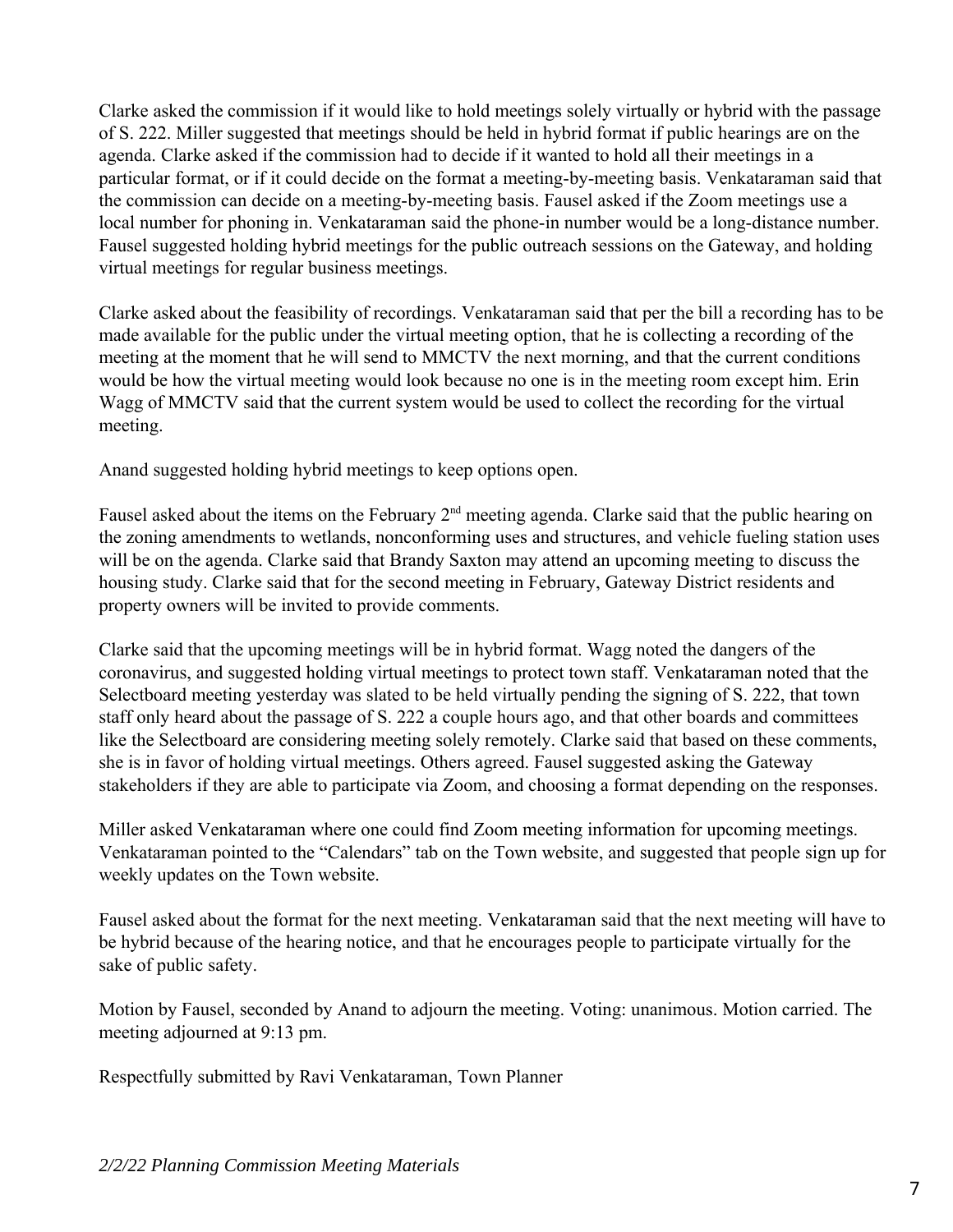TO: Richmond Planning Commission

FROM: Ravi Venkataraman, Town Planner

DATE: January 28, 2022

SUBJECT: Proposed Zoning Amendments to Richmond Zoning Regulations

Enclosed for your consideration are:

- A markup of the draft zoning regulations annotated by Town Attorney Dave Rugh of Stitzel, Page, and Fletcher, P.C.
- The markup version of the draft zoning regulations you forwarded for the Public Hearing on January 5, 2022
- The draft zoning map, prepared by CCRPC, you forwarded for the Public Hearing on January 5, 2022 (on a standalone document)
- The Municipal Bylaw Amendment Report
- The Public Hearing Notice
- The draft zoning map previously included in the January 5, 2022 meeting materials. The Town Attorney recommends this version of rezoning rather than what was forwarded for the public hearing.
- Rationale for having municipal wetlands regulations, prepared by Virginia Clarke
- Rationale for limitations on number of pumping islands for proposed vehicle fueling station uses, prepared by Virginia Clarke

# Items for Discussion

To summarize the Town Attorney's comments:

- Most of his comments have to do with semantics, affecting the wording of the regulations. Overall, these changes would not have drastic effects on how the regulations would be carried out.
- Some comments, such as changes to the definition of "Impervious Surfaces", are to make sure the draft zoning regulations are in alignment with statute
- One major comment has to do with the legal authority of the wetlands regulations itself. Under 24 V.S.A. §4414, municipalities may put in place shoreland regulations that would preserve and protect wetlands. But creating defensible decisions for regulating development within wetlands could be difficult, and municipal decisions that differ from ANR's determinations could be challenged in court.
- Another major comment relates to the rezoning of the Park and Ride. The Park and Ride is not on a standalone parcel. The Town Attorney suggests either rezoning the entire interchange, or leaving the Park and Ride as is. After reviewing the entire zoning regulations, I recommend leaving the Park and Ride as is.

Based on the comments from the Town Attorney and deficiencies I have identified, the following need to be discussed and addressed:

• The Town's need to regulate wetlands as well as its extent of ability to regulate wetlands

Planning Commission – 2/2/22 Meeting Materials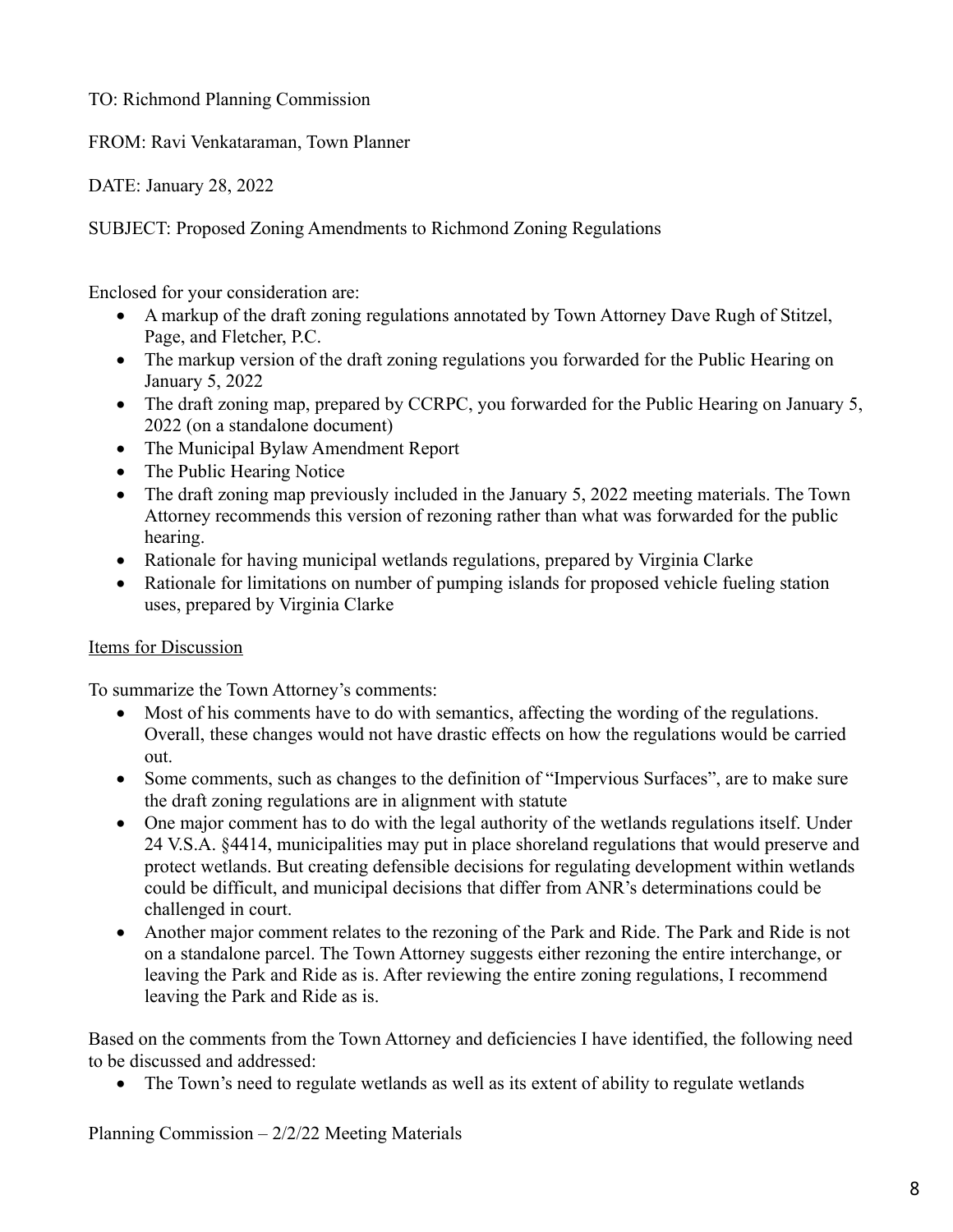• The districts to include Vehicle Fueling Station uses and Powered Machinery/Repair uses

# Public Hearing Process

For the public hearing, you should follow the following procedure:

1. Open the public hearing by a motion

*Draft motion: I,\_\_\_\_\_\_\_\_, move to open the public hearing.*

- 2. Introduce the items under consideration for the public hearing
- 3. Ask the public for comment
- 4. Ask Planning Commission members for comment
- 5. Close the public hearing by a motion

*Draft motion: I,\_\_\_\_\_\_, move to close the public hearing.*

After closing the public hearing, the Planning Commission may edit the draft amendments and the bylaw amendment report as needed based on the input provided.

When the Planning Commission has finalized the documents, it will need to approve the municipal bylaw amendment report and move to provide the proposed amendments for the Selectboard's consideration. The Planning Commission does not have a deadline after the public hearing to provide the documents to the Selectboard.

Depending on the degree of changes the Planning Commission makes to the draft zoning regulations especially if parts of the Zoning Regulations other than what was listed in the public hearing notice are modified—another public hearing with a new hearing notice may be needed.

At this point, I do not recommend forwarding zoning amendments to the Selectboard for approval due to the outstanding issues that need to be addressed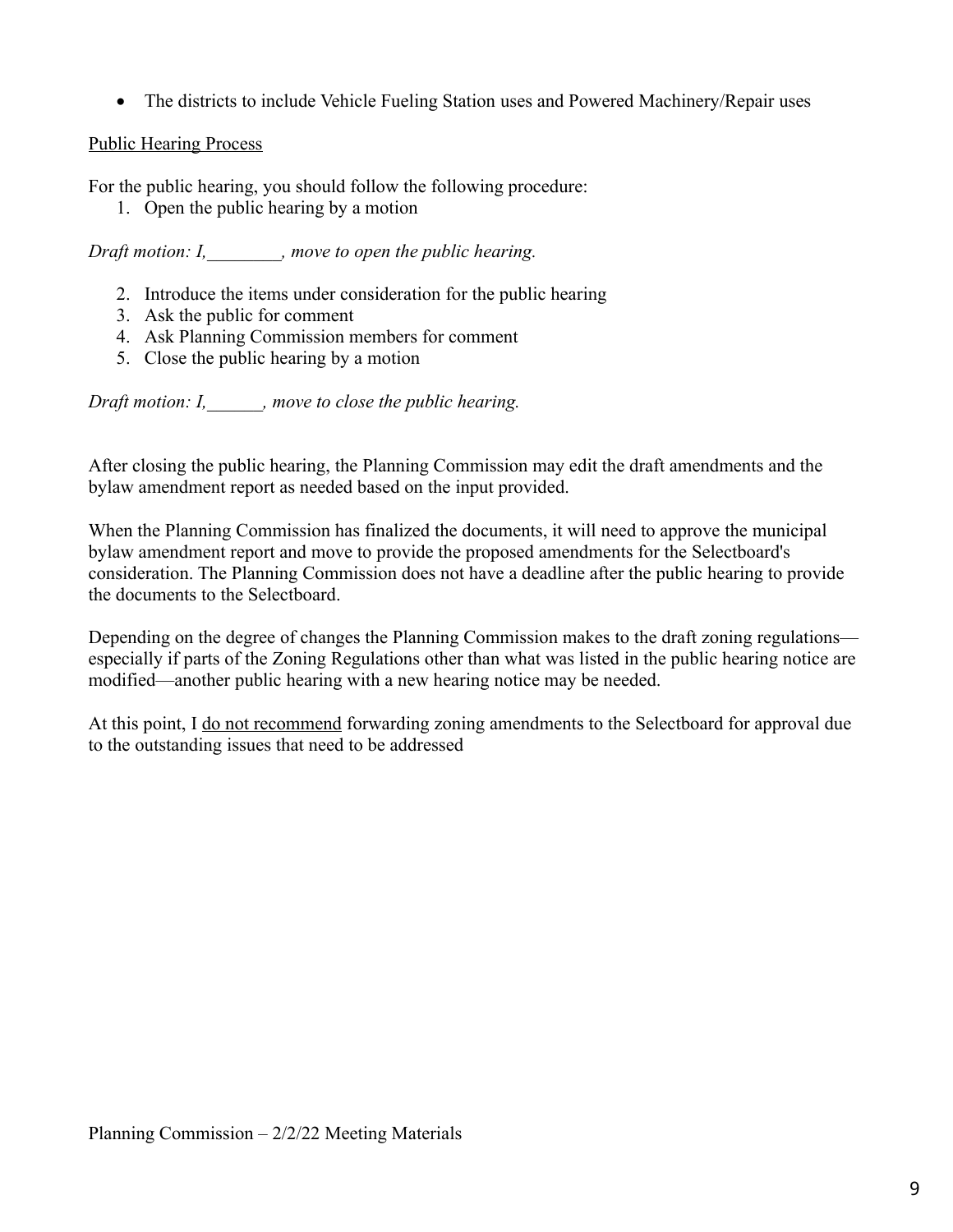#### The Draft Zoning Regulations annotated by Town Attorney Dave Rugh of Stitzel, Page, and Fletcher, P.C.

#### 3.4 Gateway Commercial District (G)

...

- 3.4.2 Allowable Uses Upon Issuance of Conditional Use Approval The following uses, with accessory structures, may be allowed in the G District after issuance of conditional use approval by the DRB.
	- a) Adaptive use as provided in Section 5.6.8.
	- b) Amusement arcade.
	- c) Artist/Craft studio.
	- d) Automobile service station.
	- e) Bank.
	- f) Business yard.
	- g) Catering service.
	- h) Cemetery.
	- i) Cottage industry as provided in Section 5.6.7.
	- j) Day care center.
	- k) Dwelling, single-family attached to a principal structure approved for a permitted or conditional use.
	- l) Dwelling, two-family
	- m) Dwelling, multi-family with three or four dwelling units.
	- n) Educational or religious facility as provided in Section 5.10.4.
	- o) Extraction of earth resources as provided in Section 5.6.6.
	- p) Food processing establishment.
	- q) Funeral parlor.
	- r) Garage, repair.
	- s) Group home, as provided in Section 5.11.
	- t) Hotel or motel.
	- u) Inn or guest house.
	- v) Kennel
	- w) Light Manufacturing.
	- x) Multi-use commercial building with uses from this section or 3.4.1.
	- y) Museum.
	- z) Offices, Business.
	- aa) Offices, Professional.
	- bb) Personal services.
	- cc) Planned Unit Development, which may be a Planned Residential Development, as provided in Section 5.12, if no subdivision of land is proposed (see Section 5.12.1). ec)dd) Powered Vehicle and/or Machinery Service
	- dd)ee) Private club.
	- ee)ff) Recreation, indoor or outdoor facility or park.
	- ff)gg) Research laboratory.
	- gg)hh) Retail business associated with light manufacturing with a maximum size of 3,000 square feet.
	- hh)ii) Retirement community.
	- $\frac{d}{dx}$ ) State- or community-owned and operated institutions and facilities, to the extent allowed by Section 5.10.4.
	- $\frac{H}{I}$ kk) Tavern, provided that it is associated with an onsite distillery, brewery, or winery.

Commented [DWR1]: If you delete this, then you'll need to re-number the subsections. This also applies to Sections 3.6.2 and 3.7.2.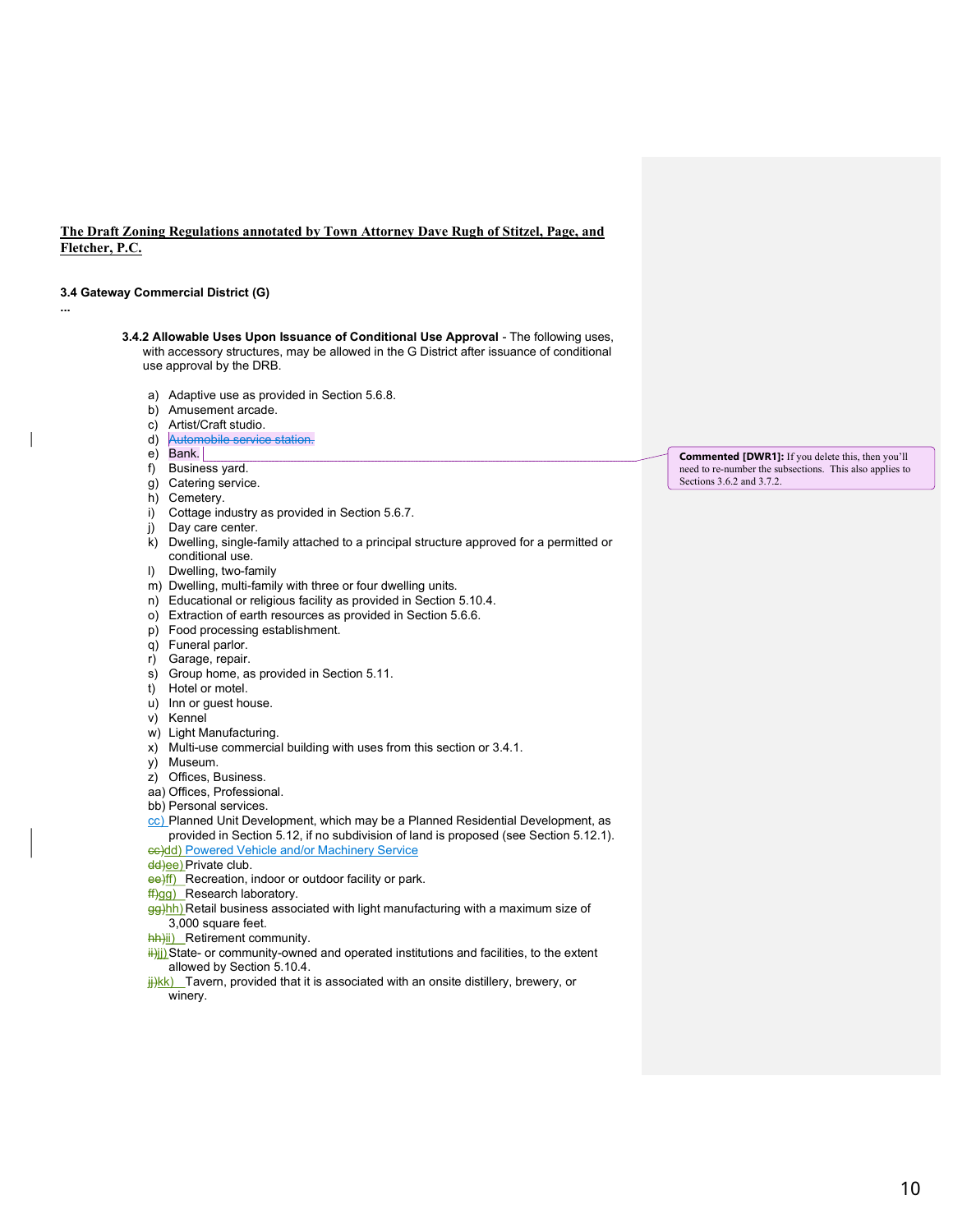$k(x)$ ll) Agriculture, silviculture and horticulture, as provided in Section 2.4.5. **H**)mm) Veterinary Clinics

#### 3.6 Commercial District (C)

...

...

- 3.6.2 Allowable Uses Upon Issuance of Conditional Use Approval The following uses may be allowed in the C District after issuance of conditional use approval by the DRB. Unless otherwise provided, only one principal use, with its accessory structures, may be approved on one lot:
	- a) Adaptive use as provided in Section 5.6.8.
	- b) Amusement arcade.
	- c) Automobile and/or marine sales.
	- d) Automobile service station.
	- e) Bank.
	- f) Business yard.
	- g) Car wash.
	- h) Catering service.
	- i) Commercial multi-use building.
	- j) Distribution Center.
	- k) Educational facility as provided in Section 5.10.4 .
	- l) Equipment supply and/or rental.
	- m) Extraction of earth resources as provided in Section 5.6.6.
	- n) Funeral parlor.
	- o) Garage, vehicle repairs and service.
	- p) Group home.
	- q) Hotel or motel.
	- r) Light manufacturing
	- s) Lumber yard / Building supply business.
	- $t$ ) Planned Unit Development as provided in Section 5.12, if no subdivision of land is proposed (see Section 5.12.1).

t)u) Powered Vehicle and/or Machinery Service

 $\downarrow$ v) Private club.

 $\frac{v}{w}$  Recreation, indoor or outdoor, facility or park.

- $\frac{w}{x}$  Research laboratory.
- x)y) Restaurant, fast food or take-out.
- $\frac{y}{z}$ Retirement community.
- $\frac{z}{2}$ aa) Rooming or boarding house.
- aa)bb) State- or community-owned and operated institutions and facilities, to the extent allowed by Section 5.10.4.

bb)cc) Storage, outdoor as an accessory use to any permitted or conditional use.

dd) Tavern.

- cc)ee) Vehicle Fueling Station
- dd)ff) Veterinary Clinics
- ee)gg) Warehouse Use.
- ff<sub>)hh</sub>) Wholesale trade.
- gg)ii) Agriculture, silviculture and horticulture, as provided in Section 2.4.5.

3.7 Industrial / Commercial District (I/C)

Richmond Zoning Regulations **Effective October 25, 2021** 

...

…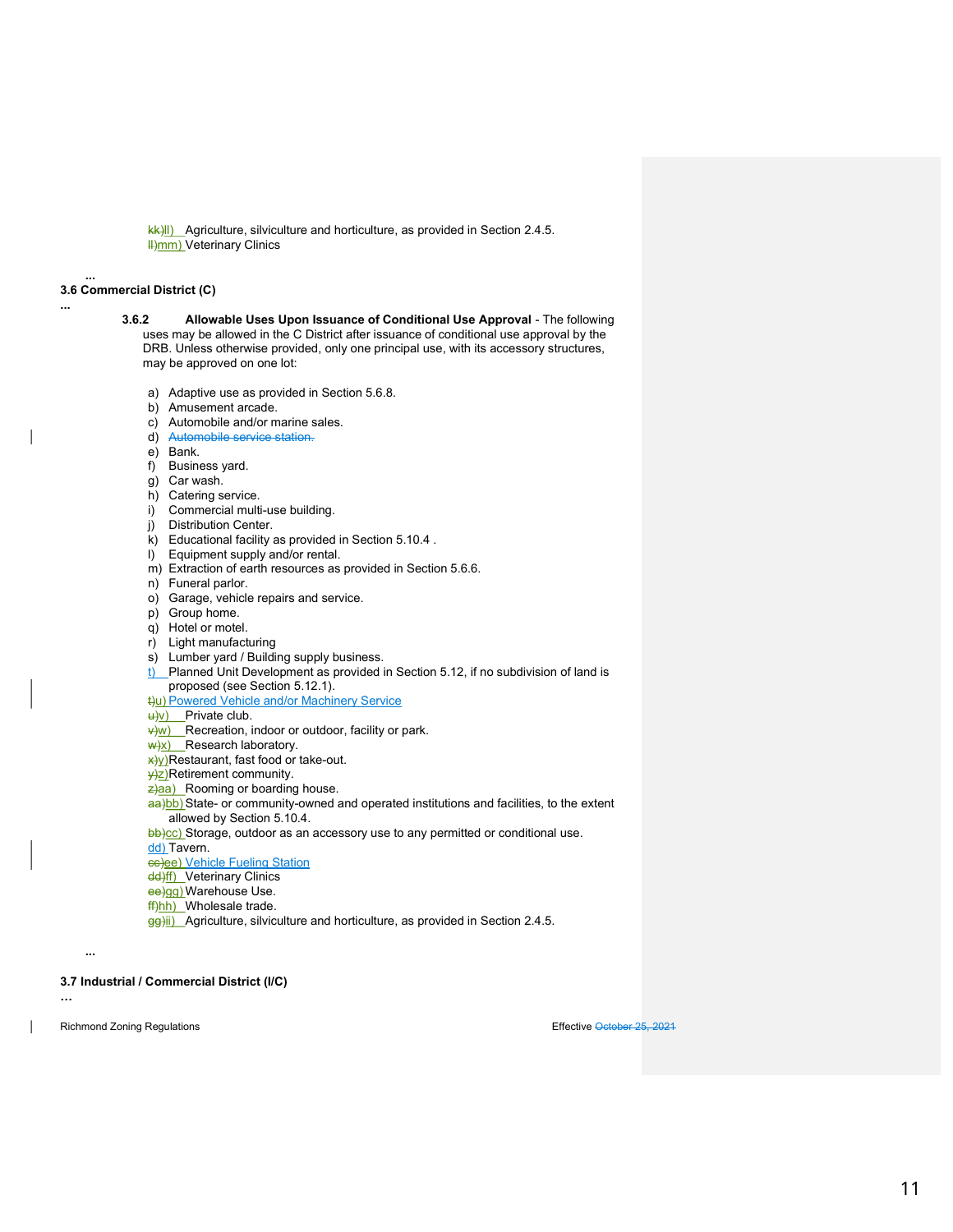- 3.7.2 Allowable Uses Upon Issuance of Conditional Use Approval The following uses, with accessory structures, may be allowed in the I/C District after issuance of conditional use approval by the DRB.
	- a) Adaptive use as provided in Section 5.6.8.
	- b) Amusement arcade.
	- c) Automobile and/or marine sales and/or service business.
	- d) Automobile service station.
	- e) Commercial multi-use building
	- f) Bank.
	- g) Business yard.
	- h) Communications, telecommunications, as provided in Section 6.12.
	- i) Extraction of earth resources as provided in Section 5.6.6.
	- j) Garage, vehicle repairs and service.
	- k) Hotel or motel.
	- l) Kennel.
	- m) Light manufacturing.
	- n) Lumber yard or building supply business.
	- o) Mobile home sales business.
	- p) Outdoor storage as an accessory use to in connection with any conditional or permitted use.
	- $q)$  Planned Unit Development as provided in Section 5.12, if no subdivision of land is proposed (see Section 5.12.1).
	- q)r) Powered Vehicle and/or Machinery Service
	- r)s) Private club.
	- s)t) Recreation facility, outdoor or indoor.
	- t)u) Research laboratory.
	- u)v) Restaurant, fast-food or take-out.
	- v)w) Restaurant, standard.
	- $w(x)$  Retail business.
	- x)y) Storage, indoor.
	- $y$ <sub>2</sub>) State- or community-owned and operated institutions and facilities, to the extent allowed by Section 5.10.4.

 $z$ }aa) Tavern.

bb) Theater.

aa)cc) Vehicle Fueling Station

bb)dd) Veterinary Clinics

cc)ee) Agriculture, silviculture and horticulture, as provided in Section 2.4.5.

#### 4.7 Nonconforming Structures

...

The following shall apply to all nonconforming structures, except for those within the Flood Hazard

- Overlay District, which also must comply with the provisions of Section 6.8 of these regulations: a. May undergo normal repair and maintenance without a permit if such action does not
	- increase the structure's degree of nonconformity
	- May be restored or reconstructed after damage to its prior condition from any cause provided that the reconstruction does not increase the degree of nonconformity that existed prior to the damage, and provided that a zoning permit is obtained within 12 months of the date the damage occurred.

A Nonconforming structure may be replaced or restored after damage or destruction by fire or other casualty, and expansion may be permitted as long as the noncompliance of any aspect of the structure is not increased; provided, however, that such replacement or restoration shall be substantially complete within 365 days of the date of the damage or destruction. The DRB may permit such extensions of the 365-day time period as may be equitable, if the lot owner is

Richmond Zoning Regulations **Effective October 25, 2021**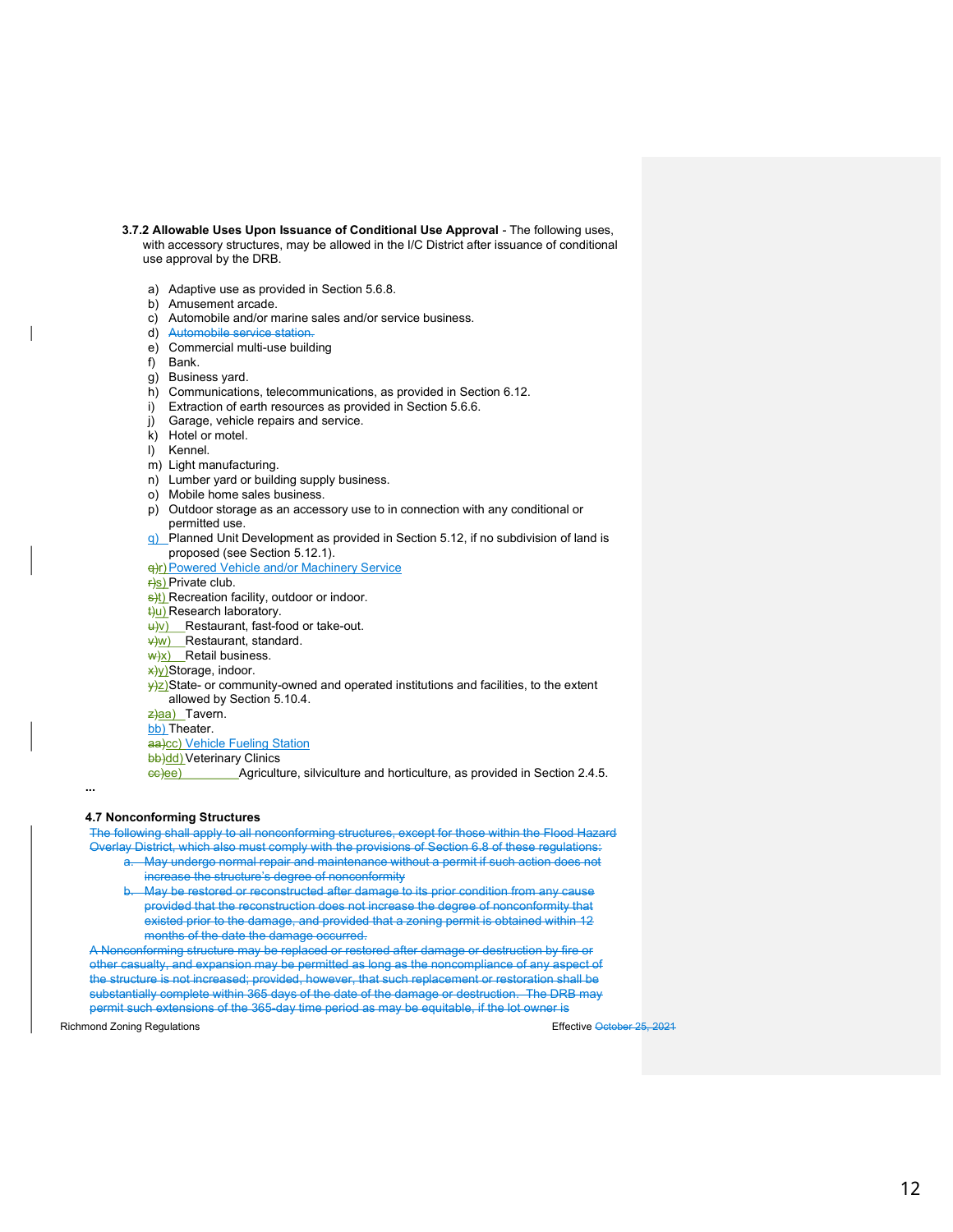prevented from commencing or substantially completing construction due to circumstances beyond the lot owner's control. A damaged or destroyed Nonconforming structure which is not substantially replaced or restored in compliance with this section shall not thereafter be used and shall be removed.

4.7.1. The regulations under this section do not construe or imply the permitting of the use of a structure declared unsafe by an appropriate governmental authority or the continuation of an establishment declared to be health hazard by an appropriate governmental authority.

4.7.2. Nonconforming structures may continue to exist unchanged indefinitely.

4.7.3. Nonconforming structures within the Flood Hazard Overlay District will also be subject to the regulations of Section 6.8.

4.7.4. Nonconforming structures may undergo normal repair and maintenance without a zoning permit provided that the structure's degree of nonconformity is not increased.

4.7.5. The Administrative Officer may approve the replacement, restoration, or reconstruction of a nonconforming structure after damage or destruction by fire, flood, collapse, explosion, or other similar casualty to its prior condition provided that:

- a. the reconstruction does not increase the degree of nonconformity that existed prior to the damage; and
- b. a zoning permit is obtained within 12 months of the date the damage occurred.

4.7.6. The Administrative Officer may approve the replacement, restoration, reconstruction, and expansion of a nonconforming structure for reasons other than damage or destruction provided that the structure's degree of nonconformity is not increased.

4.7.7. The Administrative Officer may approve the relocation of a nonconforming structure on the same property provided that the change in location of the structure does not increase the structure's degree of nonconformity.

4.7.8. Subject to Conditional Use Review, t<sub>The Development</sub> Review Board may grant Conditional Use Review approval to allow a nonconforming structure to extend, or further extend, into a wetland buffer thus increasing its degree of nonconformity provided that the following conditions are met:

- a. The need and justification for the buffer distance reduction shall be provided;
- b. The buffer reduction will not pose any adverse effects to adjacent properties, roads or rights-ofway;
- Overall, -the proposed land development, even with the proposed buffer reduction, will improve the quality and function of the wetland that the buffer protects,
- d. The Richmond Conservation Commission shall provide a letter indicating that they have reviewed the application and are of the opinion that the conditions of 4.7.8 have been met.

4.7.9. Any nonconforming structure containing a nonconforming use shall be deemed discontinued by the Administrative Officer and may no longer be reoccupied with the nonconforming use if within a continuous period of 12 months any two of the following conditions occur:

- a. The structure is unoccupied and not actively offered for sale or rent;
- b. Regular maintenance of the structure is not performed; and
- The structure is not served by activated utilities.

4.7.10. For the purpose of section 4.7, the phrase "degree of nonconformity" shall mean:

- a. the square footage volume thatof the nonconforming structure's footprint occupies within a required setback, or,
- b. the height of a nonconforming structure above a maximum height,

Richmond Zoning Regulations **Effective October 25, 2021** 

Commented [DWR2]: I changed subsections 1 and 2 to subsections a and b to better mirror the formatting of neighboring provisions of the Zoning Regulations.

Formatted: List Paragraph, Tab stops: Not at 0.5"

Commented [DWR3]: Does this mean the permit has become final? If the zoning permit just has to be issued within one year, then we may want to clarify that the permit does not need to become final within that year. Assuming the intent is that the zoning permit just needs to be issued within 12 months of the date of damage, it may be better to write "a zoning permit is issued within 12 months....

Commented [DWR4]: Changed subsection #1 to (a) here too.

Formatted: List Paragraph, Tab stops: Not at 0.5"

Commented [DWR5]: This provision is problematic because 24 V.S.A. §  $4412(7)(A)$  only authorizes provisions specifying the abandonment or discontinuance of a nonconforming use, not a nonconforming structure. Also, a regulation that requires the demolition of a structure for non-health and non-safety purposes exposes the Town to takings challenges under the 5<sup>th</sup> Amendment to the U.S. Constitution. With the addition of the phrase "housing a nonconforming use" might save this provision, but it's probably best if this is stricken and discontinuance is dealt with under § 4.8. We're happy to discuss this in more detail.

Commented [DWR6]: Changed from Subsection 1 to Subsection (a)

Formatted: List Paragraph, Tab stops: Not at 0.5"

Commented [DWR7]: Changed Subsection 1 to Subsection (a)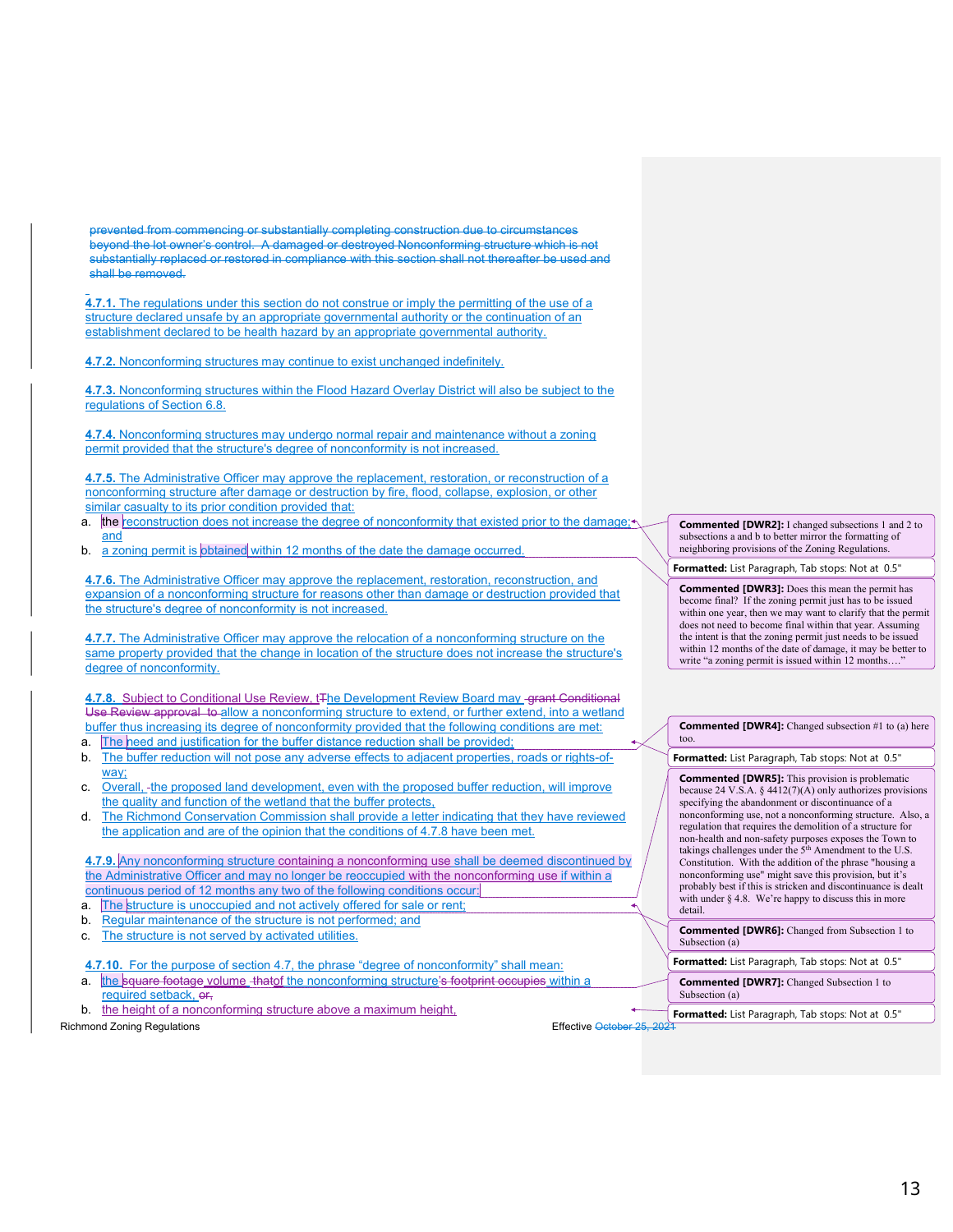- c. the square footage that the nonconforming structure's footprint or any associated impervious surface occupies within a setback or buffer, or,
- d. the square footage byextent to which the nonconforming structure exceeds any other required dimensional standard.

#### 4.8 Setback Modifications

Purpose - Richmond contains a large number of buildings that were built prior to the enactment of Richmond's Zoning Regulations and do not conform to setback and/or lot coverage requirements. Current zoning may prohibit even small increases in these buildings due to the restrictions on setbacks and lot coverage. Small increases in the size of these buildings may, in appropriate cases, be beneficial to landowners without adversely affecting neighbors or the interests protected by Richmond's Zoning Regulations. It is the purpose of this section to allow for such increases subject to conditional use review under Section 5.6, as needed to authorize the modification or waiver of district front, side and rear yard setback and lot coverage requirements in accordance with the Act [§4414(8)].

- 4.8.1 Applicability The DRB may issue conditional use approval for the expansion of any nonconforming structure substantially completed prior to April 1, 1969 (an "existing building"). If lawful additions were made to any existing building after April 1, 1969, the term "existing building" shall include the original building and such additions. The conditional use approval may allow expansion of an existing building to occur no closer than five (5) feet to any lot line or edge of a public or private right of way and increases in lot coverage as a result of the expansion by no more than 10% of the total ground area of the lot. (For example, if the lot is 8,000 square feet, conditional use approval could allow an increase of 800 square feet in lot coverage.)
- 4.8.2 Selectboard Notification The Administrative Officer shall notify the Selectboard of applications to modify setbacks that are adjacent to land owned by the Town and Town rights-of-way whether held as a right-of-way or fee title, at the same time such application is referred to the DRB.
- 4.8.3 Review Criteria Prior to issuing conditional use approval for the waiver or modification of setback and coverage requirements, the DRB must find that the proposed expansion:
	- a) is in compliance with conditional use criteria of these Zoning Regulations, including the general standards, specific standards and performance standards outlined under Section 5.6, and with state law, and
	- the structure must be found to be otherwise in compliance with these Zoning **Regulations.**

4.8.4 Conditions of Approval - The DRB may require design modifications, screening or other conditions to mitigate Undue Adverse Effects to adjoining properties or public rights-of-way.

#### 4.9 4.8 Nonconforming Uses

A Nonconforming Use may continue to exist, subject to the following:

A Nonconforming Use shall not be changed to other than a permitted use. Any Nonconforming Use that ceases for 365 consecutive days shall not be permitted to resume, and intent to abandon the use shall be conclusively presumed for such non-use unless it qualifies under the "Adaptive Use" section (5.6.8) of these Zoning Regulations. If it can be shown that the usage has traditionally been intermittent, the historical rate will be used to assess abandonment and continued use.

Any increase or expansion of a Nonconforming Use may occur only after DRB approval. The DRB may approve increases in nonconforming uses that involve an increase of 25% or less in physical characteristics such as, but not limited to, square footage or traffic flow, after Conditional Use Review.

Richmond Zoning Regulations **Effective October 25, 2021**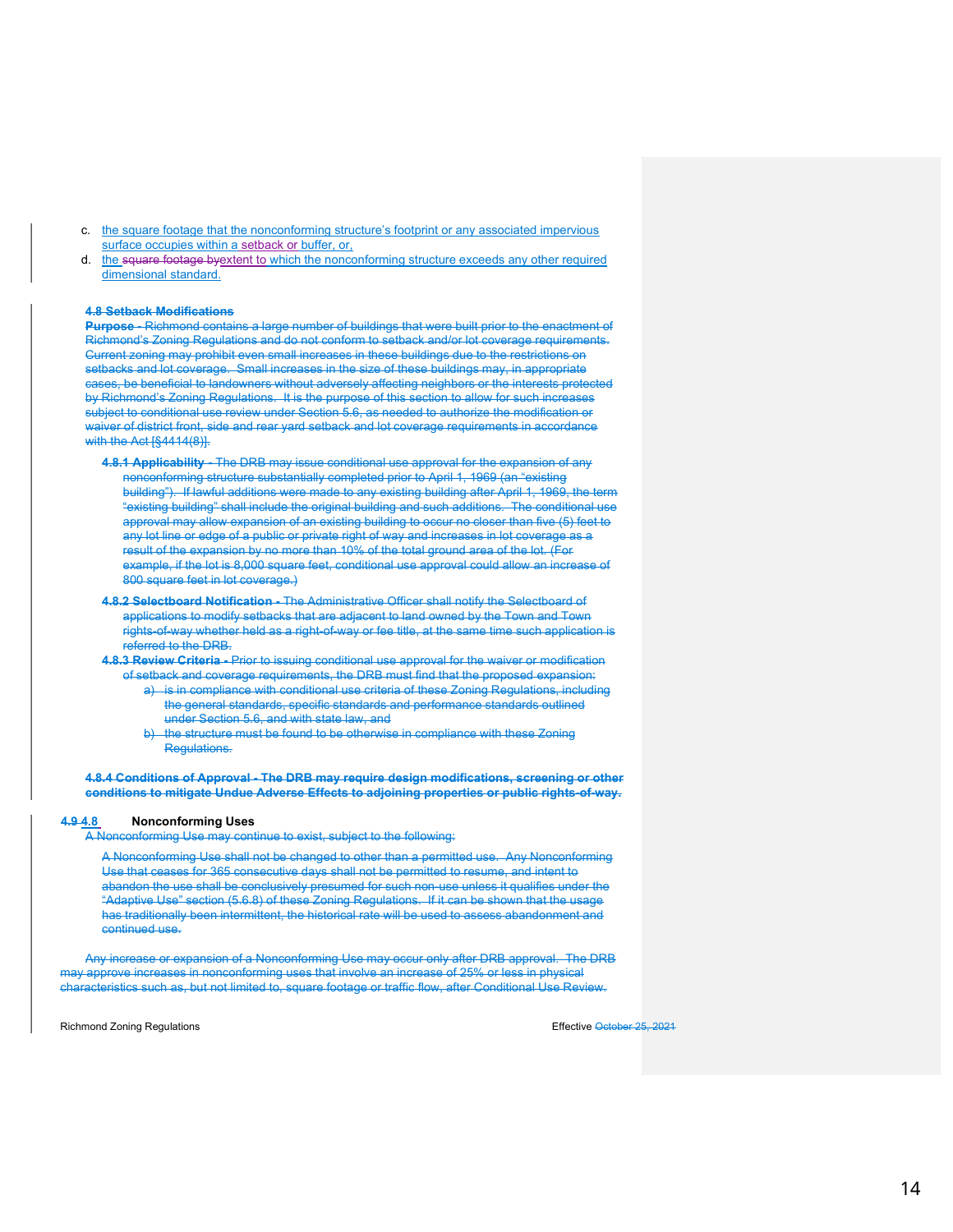4.8.1. A non-conforming use may be continued indefinitely provided it remains unchanged.

4.8.2. The structure containing hosting a nonconforming use may undergo normal repair and maintenance without a zoning permit provided that it does not increase the degree of nonconformity of the use

**4.8.3.** The Administrative Officer may approve the replacement, restoration, or reconstruction of a structure hostingcontaining a nonconforming use after damage or destruction by fire, flood, explosion, collapse, or other similar casualty to its prior condition provided that:

- a. the reconstruction does not change, enlarge, expand, move or alter the nonconforming increase the degree of nonconformity of the use; and
- b. a zoning permit is obtained-issued within 12 months of the date the damage or destruction occurred; and
- c. all other requirements of the zoning district in which the structure hosting+containing the use is located are met.

4.8.4. A nonconforming non-residential use that ceases for 12 or more months shall be deemed discontinued by the Zoning Officer regardless of the intent to resume the prior use, and shall not be permitted to resume. A residential use may be resumed within a legal, vacant structure at any time.

#### 4.109 Noise

...

...

#### 4.4410 Exterior Lighting ...

4.4211 Height of Buildings and Structures

#### 4.1312 Performance Standards

All uses in all districts, including nonconforming uses, shall meet the following performance standards at all times:

- a) No vibration resulting from the activities or use of a lot shall be measurable at the lot lines.
- b) No odors resulting from the activities or use of a lot shall be discernible at the lot lines.
- c) Smoke emissions from the activities or use of a lot shall not exceed number two (2) on the Ringelman Chart.
- d) No dust, dirt or fly-ash from the activities or use of a lot shall exceed two-tenth (0.2) grain per cubic foot of flue gas at a stack temperature of five hundred (500) degrees Fahrenheit.
- e) No noxious gases resulting from the activity or use of a lot shall be discernible at the lot lines.
- f) Hazardous materials and wastes shall be stored on and removed from a lot without causing a release or the threat of a release from a facility on a lot or on adjacent lots, and any such storage, use and/or removal shall protect the public health, safety, welfare and the environment. All uses shall comply with all federal and state laws, rules and regulations for the use, storage, transport, and disposal of hazardous materials and wastes.
- g) No use shall cause, create, or result in an undue adverse impact on municipal facilities and services.
- h) No heat shall be discernible at the lot lines.

4.13 Vehicle Fueling Stations. All Vehicle Fueling Stations mustshall adhere to the following requirements and standards:

Richmond Zoning Regulations **Effective October 25, 2021** 

**Commented [DWR8]:** The meaning of this phrase is not clear. Perhaps the PC means to say, "does not increase the area occupied by the nonconforming use"? A nonconforming use is typically nonconforming because it's no longer allowed in the zoning district, and it really have a "degree" aspect to it. It's either nonconforming or it's an allowed use. We suggest altering this to say "provided the nonconforming use is not changed, enlarged, expanded, moved or altered."

Formatted: List Paragraph, Tab stops: 0.56", List tab

Commented [DWR9]: Are the provisions of the Setback Modifications, currently Section 4.8, being deleted?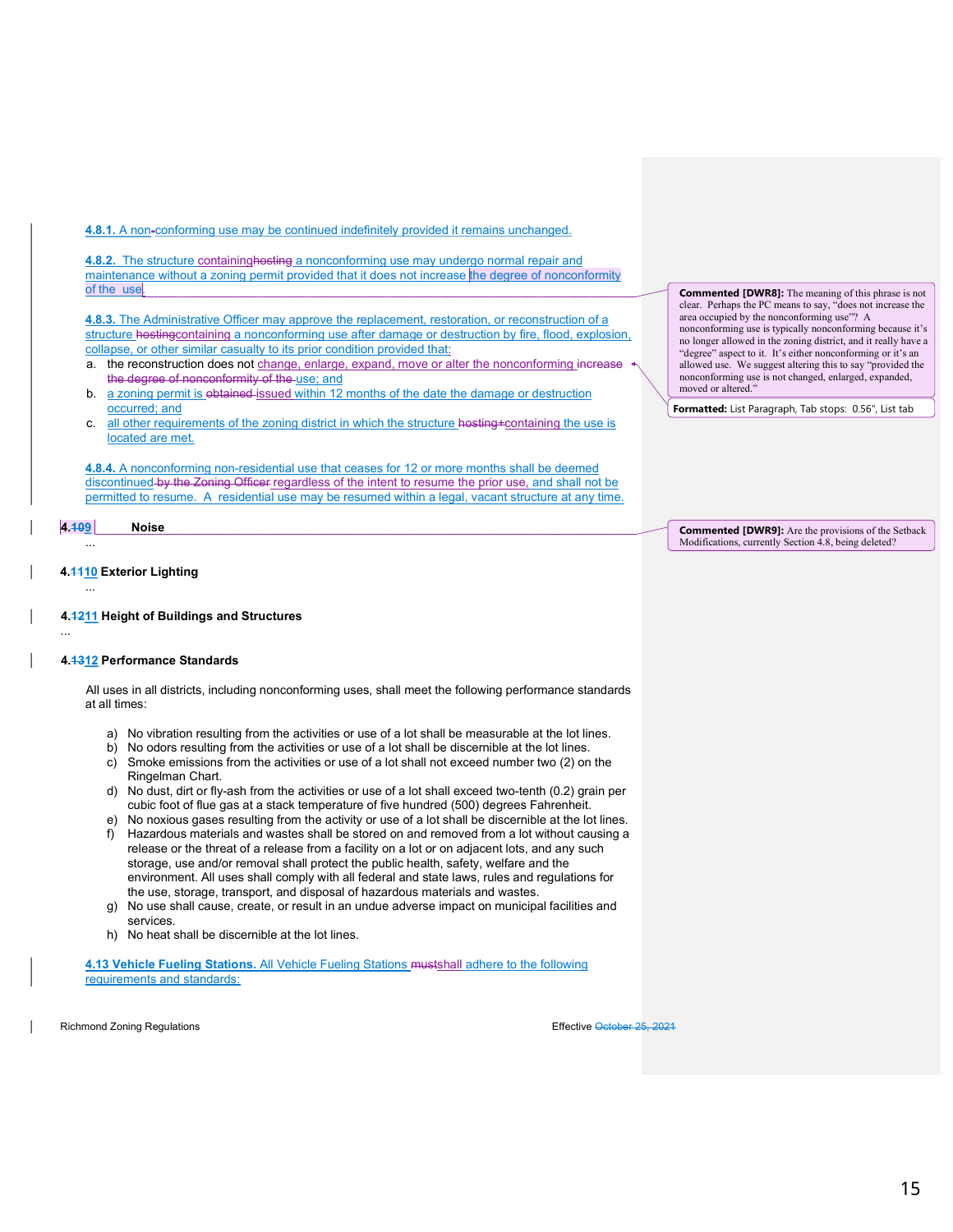4.13.1. Vehicle Fueling Stations may have up to four pumping islands, allowing up to eight vehicles to receive liquid or gaseous fuels at one time.

4.13.2. All Vehicle Fueling Stations shall have at least one DC Fast Charger electric vehicle charging station with a Society of Automotive Engineers (SAE) Combo (also called CCS for "Combo Charging System") connector for public use.

4.13.3. Customary accessory uses for Vehicle Fueling Stations include the retail sales of vehicle  $\frac{1}{2}$  accessories,; food and beverages prepared for off-premises consumption,; and other convenience store items.

#### 5. PERMITS AND APPROVALS

#### 5.10 Requirements for Specific Structures

...

5.10.1 Accessory Structure - An accessory structure includes any structure that is customarily incidental and subordinate to the principal structure or use on a lot, including but not limited to, fences, walls, barns, sheds, greenhouses, gazebos, patios, accessory electric vehicle charging stations, and free-standing garages. Accessory structures (except for non-structural fences and walls which mark property boundaries, or enclose portions of the property, and are less than 6 feet high, as well asand accessory electric vehicle charging stations) shall conform to the setbacks established in the applicable Zoning District, unless a greater setback is required by these Zoning Regulations.

5.10.2 Seasonal Dwelling - A "seasonal dwelling" or "camp" structure shall not be occupied more than 180 days in any one-year period. Camps which are pre-existing nonconforming structures or nonconforming uses shall be governed by Sections 4.7 or 4.94.8 of these Zoning Regulations. New camps and conversions of camps to single-family dwellings shall be permitted wherever single-family dwellings are permitted as long as all requirements for a single-family dwelling are met. Each camp which is converted to year-round single-family use shall be located on a separate conforming lot on which there is no other principal structure.

#### 6. SPECIAL ZONING REGULATIONS

6.9 Wetlands

...

...

No building, roadway or septic system shall be constructed within 100 feet of a Class I wetland and within 50 feet of a Class II wetland. Classifications of wetlands are established by the State of Vermont.

In addition, no draining, dredging, filling, or alteration of the water flow shall occur within 50 feet of Class I and Class II wetlands, unless such use has been approved by the Vermont Department of Environmental Conservation's Wetlands Section through the issuance of a Conditional Use Determination.

Richmond Zoning Regulations **Effective October 25, 2021** 

Commented [DWR10]: There is no statutory authority for the Town to require an EV charger that I'm aware of, and this could expose the Town to a "takings" claim. It would be better to incentivize the installation of an EV charging station, such as by allowing for an extra pumping island if an EV charging station is provided, under 24 V.S.A.§ 4414(14).

Commented [DWR11]: An issue that often arises is whether seating is allowed in convenience stores for consumption of food sold on the premises. It may be a good idea to explicitly state that no tables or seating for food consumption is allowed, or alternatively, that a certain number of tables or chairs may be allowed.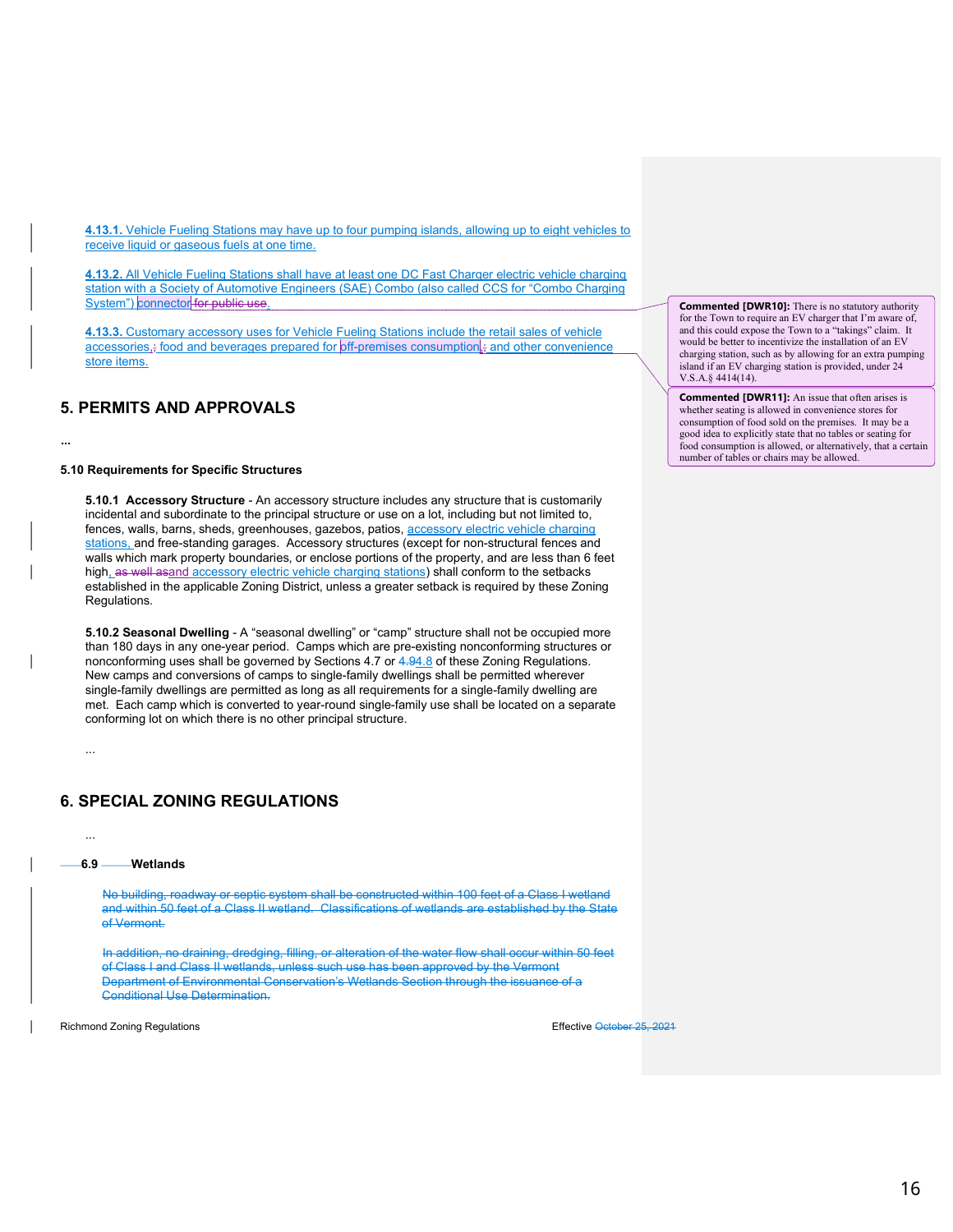6.9.1 Applicability. No land development shall occur within a Class I or II wetland, or wetland buffer, except for the encroachments allowed under Section 6.9.3.

6.9.2 Wetland Buffers. All Class I and II wetlands shall be surrounded by a buffer of the following widths:

1. 100 feet for a Class I wetland;

2. 50 feet for a Class II wetland;

#### 6.9.3 Allowed Wetland and Buffer Encroachments.

6.9.3.1 Permitted—The following wetland buffer encroachments may be allowed upon issuance of a Zoning Permit by the Administrative Officer:.

- a) Stormwater management and treatment facilities that meet the accepted state sizing criteria and best management practices set forth in the Vermont Stormwater Management Manuals as most recently adopted or amended.
- b) Constructed paths, trails and sidewalks -that cross a wetland buffer for the purpose of public or private access or recreation, but only if there is no feasible alternative to the crossing.
- c) Public or private roads or driveways that cross a wetland buffer for the purpose of providing safe access to a use only if there is no feasible alternative to the crossing
- d) Utility lines, including telephone, cable, sewer and water that cross a wetland buffer for the purpose of providing or extending service, only if there is no feasible alternative

6.9.3.2 Conditional – The following wetland encroachments may be allowed upon issuance of a Conditional Use Approval Review by the DRB:-

- a) Constructed paths, trails and sidewalks that cross a wetland for the purpose of public or private access or recreation only if there is no feasible alternative to the crossing.
- b) Public or private roads or driveways that cross a wetland for the purpose of providing safe access to a use only if there is no feasible alternative to the crossing.
- c) Utility lines, including telephone, cable, sewer and water, that cross a wetland for the purpose of providing or extending service, only if there is no feasible alternative

6.9.3.3 "Constructed" for the purposes of this section 6.9.3 shall mean adding and/or removing any material, such as soil, sand, gravel, fill, wood, lumber, etc., at the site of the crossing.

6.9.3.4 Conditional Use Approval may be granted for the reconstruction, replacement or relocation of nonconforming structures and existing impervious surfaces that encroach into a wetland buffer pursuant to Section 4.7.8.

#### 6.9.4 Development Review Standards

6.9.4.1 The proposed allowed encroachment must be designed to produce the least possible impact to the wetland or wetland buffer, and any incursions into a wetland shall have no or minimal impact to the functionality of the natural processes of the wetland. The encroachment shall be only to the minimum extent necessary to carry out the purpose of the development. "Least possible impact" shall include minimizing fill and impervious surfaces.

6.9.4.2 The creation of wetland crossings shall be installed in such a manner as to preserve hydrologic and ecological connectivity of the wetland, such as by means of a boardwalk or bridge over the surface of the wetland, or by culverts under the crossing that allow for the free flow of water.

6.9.4.3. The creation of new lawns or areas of pavement, including for parking, within wetlands or wetland buffers is prohibited, except as outlined in Section 6.9.3.3. Supplemental planting with appropriate native vegetation to restore and enhance the function of the wetland within the wetland and wetland buffer is allowed.

Richmond Zoning Regulations **Effective October 25, 2021** 

Commented [DWR12]: "Feasible" is not a good standard because it is vague and arguably any alternative could be feasible; it just depends on how much the alternative costs. We suggest adopting a different standard, perhaps even saying "if there is no alternative on the subject property.'

Commented [DWR13]: Again, this is a vague standard. Another should be chosen.

Commented [DWR14]: See other comments

Commented [DWR15]: Why is the Town trying to regulate wetland impacts? Why not just leave it to the State – i.e., if the applicant gets a CUD for an encroachment, arguably that should be sufficient. We suggest not substituting the municipality's judgment for the State's; otherwise, litigation is sure to result when the Town adopts a position that is in direct conflict with a State permit.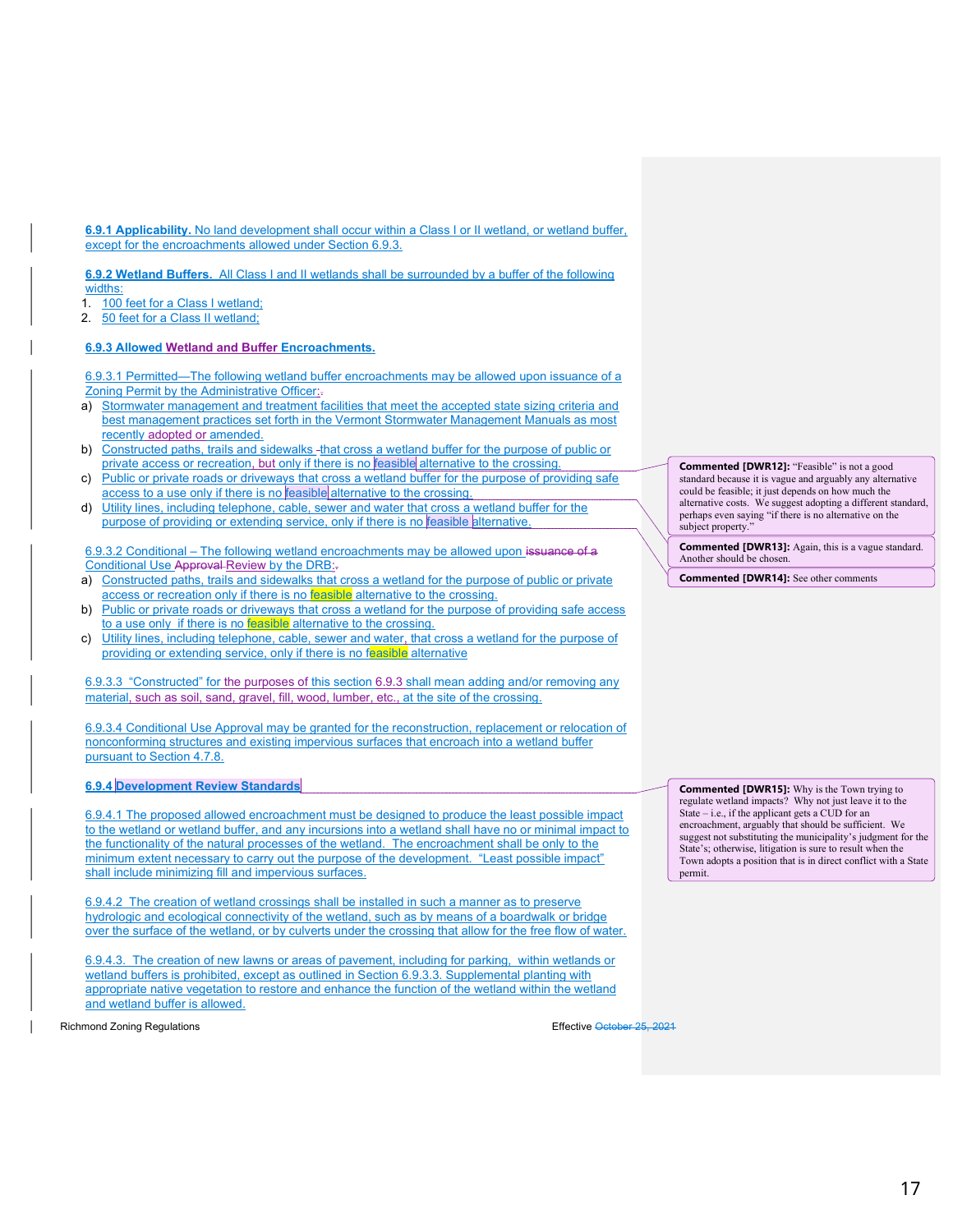6.9.4.4. New on-site septic systems, including septic tanks and leach fields, are prohibited in wetlands and wetland buffers.

6.9.4.5. Storage of hazardous or other materials is prohibited in wetlands and wetland buffers.

6.9.5 Application Requirements. Applications for land development on a lot containing a known or suspected wetland, or wetland buffer, as indicated by the Vermont Significant Wetlands Inventory, the Wetlands Advisory Layers, or the Wetland Screening Tool shall provide the following:

- 1. A wetlands delineation and assessment of the wetland prepared by a professional wetlands ecologist in accordance with the Vermont Wetlands Rules put forth by the Agency of Natural Resources;
- 2. A site plan indicating the location of the proposed land development in relation to the wetland.
- 3. A Vermont Agency of Natural Resources Project Review Sheet;
- 4. An erosion prevention and sediment control plan in accordance with the current Vermont Standards and Specifications for Erosion Prevention and Sediment Control;
- 5. If applying for a permit for an encroachment, substantive evidence that no other feasible alternative to the proposed encroachment exists;
- 6. A permit obtained under these regulations for land development on a lot containing a wetland or wetland buffer shall not relieve the applicant of the responsibility to comply with all other state or federal regulations.

```
...
```
### 7. DEFINITIONS

…

#### 7.2 Specific

...

For the purpose of these Zoning Regulations, certain words and terms are hereby defined as follows:

Accessory Electric Vehicle Charging Station – A structure for the free or retail dispensing of electricity as vehicle fuel within an on-street or off-street parking space, or incidental to a residential or commercial building that does not dispense liquid or gaseous fuel.

Automobile Service Station - Any building, land area, or other premises, or portion thereof, used for the retail dispensing or sales of vehicular fuels; servicing and repair of automobiles and light trucks; and including as an accessory use the sale and installation of lubricants, tires, batteries, and similar vehicle accessories. This definition does not include any other uses, such as restaurants, deli's, car washes, etc. which may only be allowed under separate review and approval under these Zoning Regulations.

...

Buffer - Undisturbed naturally occurring vegetation which may be initially created and planted for screening or environmental purposes. a measured zone of naturally occurring vegetation between a natural resource-- including but not limited to a wetland, river, stream, pond or lake- - and the edge of any structure or impervious surface on the lot that protects the ecological functions of a natural resource and minimizes the impacts of adjacent land development and sources of pollution.

Richmond Zoning Regulations **Effective October 25, 2021**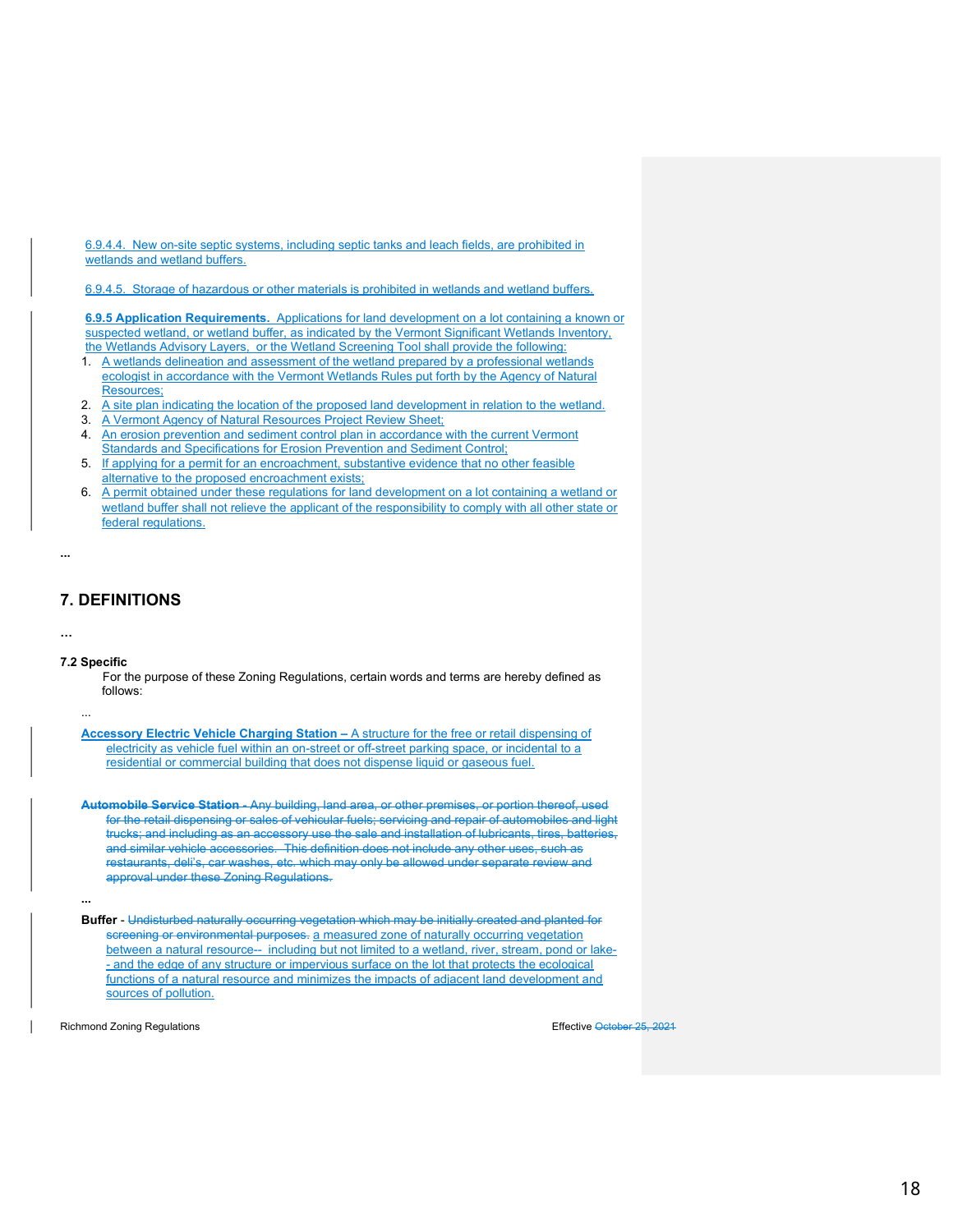DC Fast Charger – a battery charger designed for use with commonly available electric vehicles that are capable of receiving direct current (DC) electricity. The DC Fast Charger will comply with Society of Automotive Engineers (SAE) standard J1772 and Underwriters Laboratory standard 2251, or successor standards, and will be rated at a minimum of 50 kilowatts electric power output.

...

...

...

...

...

...

...

- Impervious Surface -- Those manmade surfaces, including paved and unpaved roads, parking areas, roofs, driveways, and walkways, from which precipitation runs off rather than infiltrates. An area of ground which prevents or significantly restricts or prevents the penetrationof water, including such as but not limited to buildings, rooftops, pavement, paving stones and compacted gravel or dirt asphalt paving and concrete surfaces but not including a gravel or grassed surface.
- Powered Vehicle and/or Machinery Service A commercial establishment, including land and buildings, for which the principal use is the repair and maintenance of powered vehicles and/or machinery. Accessory uses include rebuilding, reconditioning and body shop work; the sale and installation of parts and accessories, and the sale or leasing of no more than 4 vehicles at any one time.
- Setback The distance from a  $L$ <sub>l</sub>ot  $L$  ine or, if applicable, the center line of  $\underline{a}$  the R<sub>I</sub> oad or Hhighway right-of-way, to the edge of the building footprint or any structure on the Llot, including the building footprint, edge of a deck or, cantilevered areas, but not including the roof overhang. However, tThe setback provisions of these Zoning Regulations do not apply to fences, accessory electric vehicle charging stations, roof overhangs, or signs outside of a road right-of-way, except where specifically provided.
- Structure An assembly of materials for occupancy or use, including, but not limited to, a building, mobile home or trailer or trailer, sign, wall, or fence, or storage tank for a liquid, oil, propane, or gas or other fuel that is principally above ground, except a wall or fence on an operating farm. The term Structure also includes liquid and gas storage tanks that are principally above ground. The term structure does not include tanks that are fully underground, septic system components, or impervious surfaces such as driveways or parking areas Unless otherwise specifically provided, (1) the term Structure does not include parking areas and driveways, (2) for purposes of determining setbacks, the term Structure does not include fences, except where specifically provided, and (3) for the determination of setbacks, septic systems shall not be considered structures and the setbacks shall be dictated by state law. See also Mobile Home, Recreational Vehicle.
- Vehicle Fueling Station -- Any building, land area, or other premises, or portion thereof, used for the retail dispensing or sales of liquid or gaseous vehicular fuels including, but not limited to, gasoline, diesel, kerosene, ethanol, ammonia, methane (including natural gas), propane, or hydrogen, in addition to the retail dispensing of electricity as vehicle fuel. The presence of aAn Accessory Electric Vehicle Charging Station shall not alone render the useconstitute a Vehicle Fueling Station.

Richmond Zoning Regulations Effective October 25, 2021 Wetlands - Means tThose areas that are inundated by surface or groundwater with a frequency sufficient to support vegetation or aquatic life that depend on saturated or seasonally saturated soil conditions for growth and reproduction. Such areas include but are not limited to marshes,

Commented [DWR16]: We suggest adopting the State's definition in 12 V.S.A. § 1264

Commented [DWR17]: What about ground-level patios, short (>3') retaining walls and parking lots? It would be good to specifically state whether setbacks apply to those.

Commented [DWR18]: This is in the statutory definition of "structure" at 24 V.S.A. § 4303(27) so we recommend it stay in the definition. If the Town wants to exempt RVs or travel trailers from setbacks, we suggest making that exemption explicit.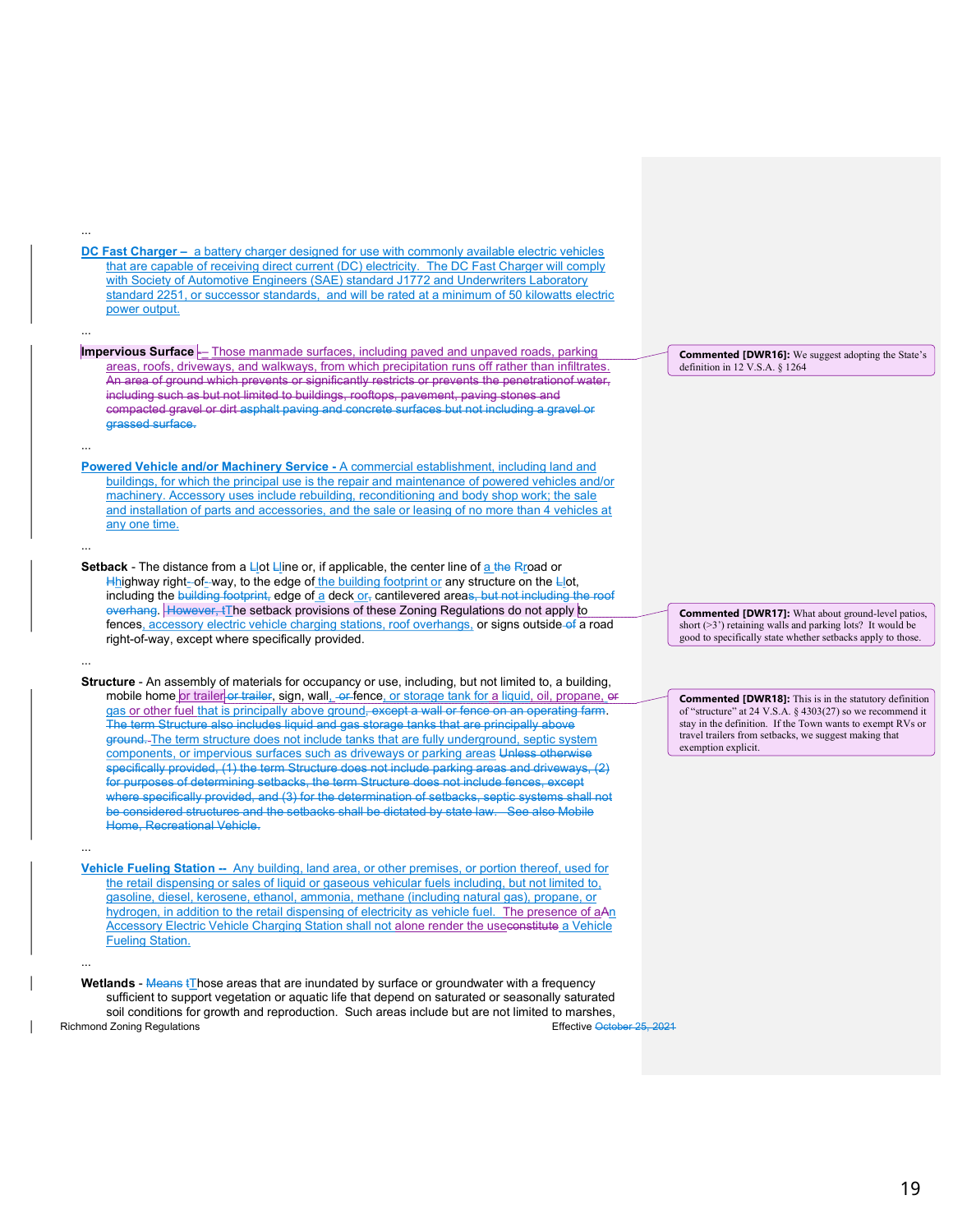swamps, sloughs, potholes, fens, river and lake overflows, mud flats, bogs<u>, vernal pools,</u> and ponds, but excluding such areas-as-grow food or crops in connection with farming activities.

Wetland Buffer – The area contiguous to a wetland which serves to protect the values and functions of the wetland.

Richmond Zoning Regulations Effective October 25, 2021

 $\overline{\phantom{a}}$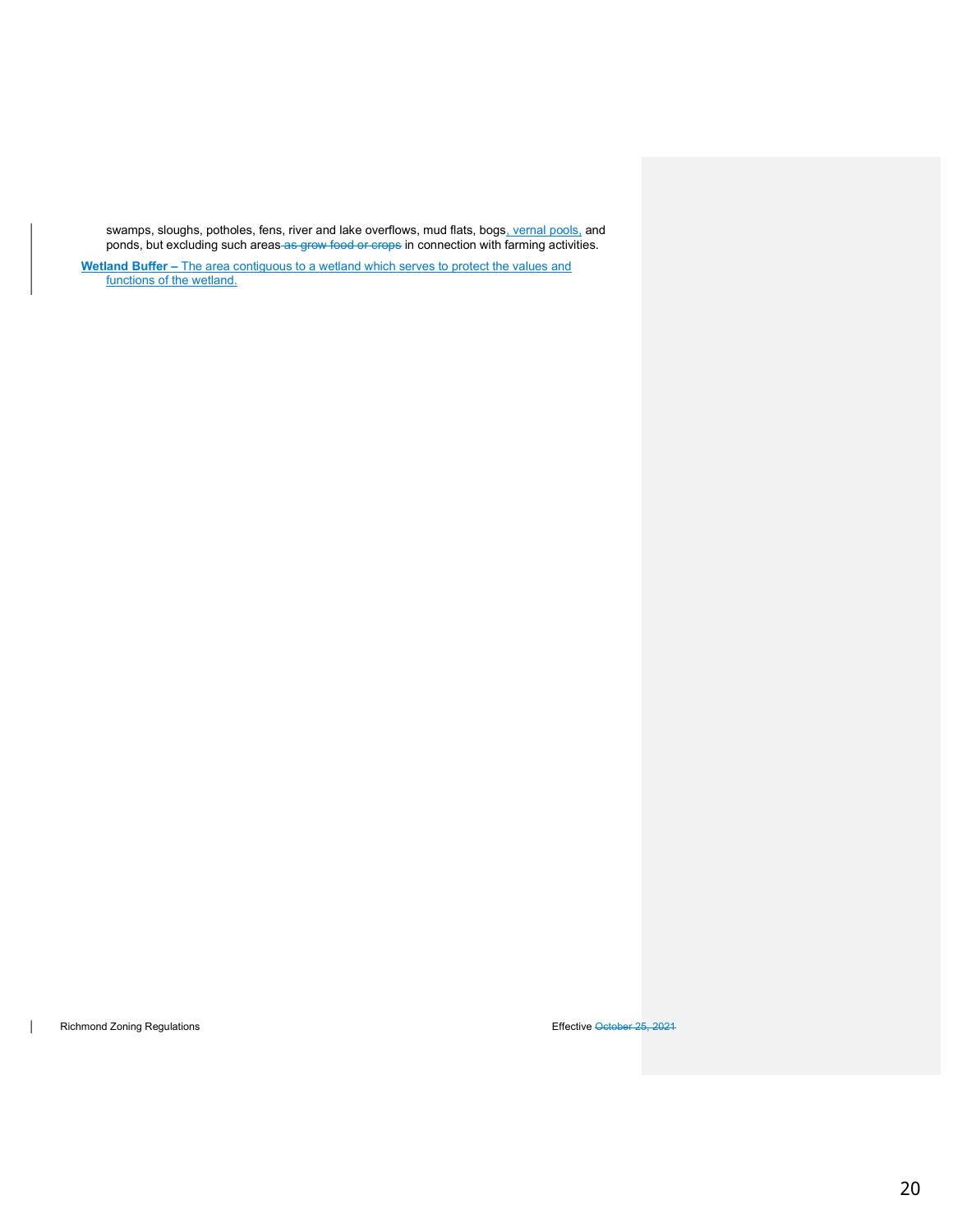# **Draft Zoning Regulations, forwarded for Distribution**

4.7 Nonconforming Structures

 $\overline{a}$ 

The following shall apply to all nonconforming structures, except for those within the Flood Hazard Overlay District, which also must comply with the provisions of Section 6.8 of these regulations:

a. May undergo normal repair and maintenance without a permit if such action does not increase the structure's degree of nonconformity

b. May be restored or reconstructed after damage to its prior condition from any cause provided that the reconstruction does not increase the degree of nonconformity that existed prior to the damage, and provided that a zoning permit is obtained within 12 months of the date the damage occurred.

A Nonconforming structure may be replaced or restored after damage or destruction by fire or other casualty, and expansion may be permitted as long as the noncompliance of any aspect of the structure is not increased; provided, however, that such replacement or restoration shall be substantially complete within 365 days of the date of the damage or destruction. The DRB may permit such extensions of the 365-day time period as may be equitable, if the lot owner is prevented from commencing or substantially completing construction due to circumstances beyond the lot owner's control. A damaged or destroyed Nonconforming structure which is not substantially replaced or restored in compliance with this section shall not thereafter be used and shall be removed.

4.7.1. The regulations under this section does not construe or imply the permitting of the use of a structure declared unsafe by an appropriate governmental authority or the continuation of an establishment declared to be health hazard by an appropriate governmental authority.

4.7.2. Nonconforming structures may continue to exist unchanged indefinitely.

4.7.3. Nonconforming structures within the Flood Hazard Overlay District will also be subject to the regulations of Section 6.8.

4.7.4. Nonconforming structures may undergo normal repair and maintenance without a zoning permit provided that the structure's degree of nonconformity is not increased.

4.7.5. The Administrative Officer may approve the replacement, restoration, or reconstruction of a nonconforming structure after damage or destruction by fire, flood, collapse, explosion, or other similar casualty to its prior condition provided that:

1. the reconstruction does not increase the degree of nonconformity that existed prior to the damage; and

2. a zoning permit is obtained within 12 months of the date the damage occurred.

4.7.6. The Administrative Officer may approve the replacement, restoration, reconstruction, and expansion of a nonconforming structure for reasons other than damage or destruction provided that the structure's degree of nonconformity is not increased.

4.7.7. The Administrative Officer may approve the relocation of a nonconforming structure on the same property provided that the change in location of the structure does not increase the structure's degree of nonconformity.

4.7.8. The Development Review Board may grant Conditional Use Review approval to allow a nonconforming structure to extend, or further extend, into a wetland buffer thus increasing its degree of nonconformity provided that the following conditions are met:

- 1. The need and justification for the buffer distance reduction shall be provided;
- 2. The buffer reduction will not pose any adverse effects to adjacent properties, roads or rights-of-way;
- 3. Overall, the proposed land development, even with the proposed buffer reduction, will improve the quality and function of the wetland that the buffer protects,
- 4. The Richmond Conservation Commission shall provide a letter indicating that they have reviewed the application and are of the opinion that the conditions of 4.7.8 have been met.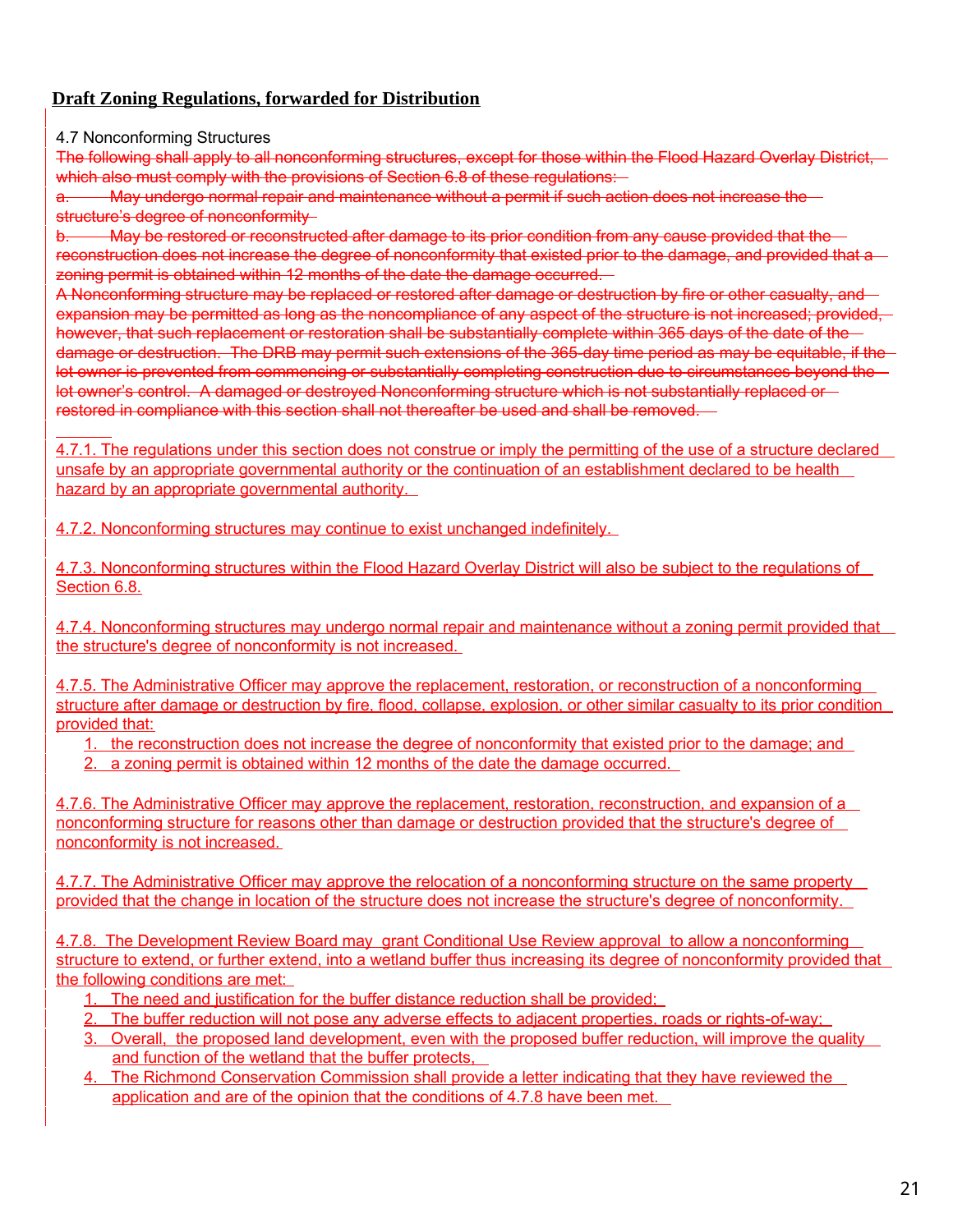4.7.9. Any nonconforming structure shall be deemed discontinued by the Administrative Officer and may no longer be reoccupied if within a continuous period of 12 months any two of the following conditions occur:

- 1. The structure is unoccupied and not actively offered for sale or rent;
- 2. Regular maintenance of the structure is not performed; and
- 3. The structure is not served by activated utilities.

4.7.10. For the purpose of section 4.7, the phrase "degree of nonconformity" shall mean:

- 1. the square footage that the nonconforming structure's footprint occupies within a required setback, or,
- 2. the square footage that the nonconforming structure's footprint or any associated impervious surface occupies within a buffer, or,
- 3. the square footage by which the nonconforming structure exceeds any other required dimensional standard.

### 4.8 Setback Modifications

Purpose - Richmond contains a large number of buildings that were built prior to the enactment of -Richmond's Zoning Regulations and do not conform to setback and/or lot coverage requirements. Current zoning may prohibit even small increases in these buildings due to the restrictions on setbacks and lot coverage. Small increases in the size of these buildings may, in appropriate cases, be beneficial to landowners without adversely affecting neighbors or the interests protected by Richmond's Zoning-Regulations. It is the purpose of this section to allow for such increases subject to conditional use review under Section 5.6, as needed to authorize the modification or waiver of district front, side and rear yard setback and lot coverage requirements in accordance with the Act [§4414(8)].

4.8.1 Applicability - The DRB may issue conditional use approval for the expansion of any nonconforming structure substantially completed prior to April 1, 1969 (an "existing building"). If lawful additions were made to any existing building after April 1, 1969, the term "existing building" shall include the original building and such additions. The conditional use approval may allow expansion of an existing building to occur no closer than five (5) feet to any lot line or edge of a public or private right of way and increases in lot coverage as a result of the expansion by no more than 10% of the total ground area of the lot. (For example, if the lot is 8,000 square feet, conditional use approval could allow an increase of 800 square feet in lot coverage.) -

4.8.2 Selectboard Notification - The Administrative Officer shall notify the Selectboard of applications to modify setbacks that are adjacent to land owned by the Town and Town rights-of-way whether held as a right-of-way or fee title, at the same time such application is referred to the DRB.

4.8.3 Review Criteria - Prior to issuing conditional use approval for the waiver or modification of setback and coverage requirements, the DRB must find that the proposed expansion: -

a) is in compliance with conditional use criteria of these Zoning Regulations, including the general standards, specific standards and performance standards outlined under Section 5.6, and with state law, and

b) the structure must be found to be otherwise in compliance with these Zoning Regulations.

4.8.4 Conditions of Approval - The DRB may require design modifications, screening or other conditions to mitigate Undue Adverse Effects to adjoining properties or public rights-of-way.

### 4.9 4.8 Nonconforming Uses

A Nonconforming Use may continue to exist, subject to the following:

A Nonconforming Use shall not be changed to other than a permitted use. Any Nonconforming Use that ceases for 365 consecutive days shall not be permitted to resume, and intent to abandon the use shall be conclusively presumed for such non-use unless it qualifies under the "Adaptive Use" section (5.6.8) of these Zoning Regulations. If it can be shown that the usage has traditionally been intermittent, the historical rate will be used to assess abandonment and continued use.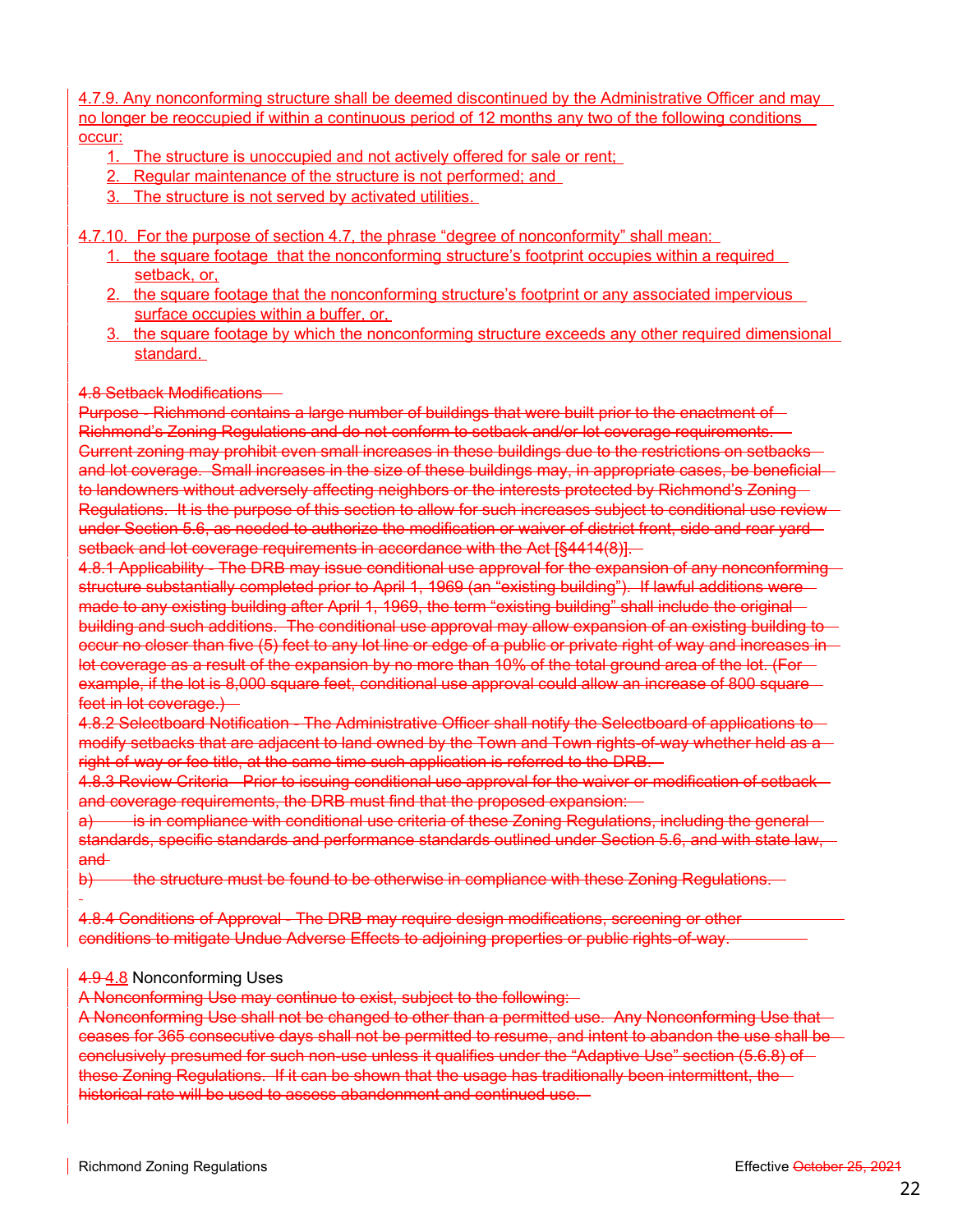Any increase or expansion of a Nonconforming Use may occur only after DRB approval. The DRB may approve increases in nonconforming uses that involve an increase of 25% or less in physical characteristics such as, but not limited to, square footage or traffic flow, after Conditional Use Review.

4.8.1. A non-conforming use may be continued indefinitely provided it remains unchanged.

4.8.2. The structure hosting a nonconforming use may undergo normal repair and maintenance without a zoning permit provided that it does not increase the degree of nonconformity of the use.

4.8.3. The Administrative Officer may approve the replacement, restoration, or reconstruction of a structure hosting a nonconforming use after damage or destruction by fire, flood, explosion, collapse, or other similar casualty to its prior condition provided that

1. the reconstruction does not increase the degree of nonconformity of the use; and

- 2. a zoning permit is obtained within 12 months of the date the damage or destruction occurred; and
- 3. all other requirements of the zoning district in which the structure hosting+ the use is located are met.

4.8.4. A nonconforming non-residential use that ceases for 12 or more months shall be deemed discontinued by the Zoning Officer and shall not be permitted to resume. A residential use may be resumed within a legal, vacant structure at any time.

4.109 Noise

...

...

...

4.4410 Exterior Lighting

4.4211 Height of Buildings and Structures

4.4312 Performance Standards

All uses in all districts, including nonconforming uses, shall meet the following performance standards at all times:

- a) No vibration resulting from the activities or use of a lot shall be measurable at the lot lines.
- b) No odors resulting from the activities or use of a lot shall be discernible at the lot lines.
- c) Smoke emissions from the activities or use of a lot shall not exceed number two (2) on the Ringelman Chart.
- d) No dust, dirt or fly-ash from the activities or use of a lot shall exceed two-tenth (0.2) grain per cubic foot of flue gas at a stack temperature of five hundred (500) degrees Fahrenheit.
- e) No noxious gases resulting from the activity or use of a lot shall be discernible at the lot lines.
- f) Hazardous materials and wastes shall be stored on and removed from a lot without causing a release or the threat of a release from a facility on a lot or on adjacent lots, and any such storage, use and/or removal shall protect the public health, safety, welfare and the environment. All uses shall comply with all federal and state laws, rules and regulations for the use, storage, transport, and disposal of hazardous materials and wastes.
- g) No use shall cause, create, or result in an undue adverse impact on municipal facilities and services.
- h) No heat shall be discernible at the lot lines.

4.13 Vehicle Fueling Stations. All Vehicle Fueling Stations must adhere to the following requirements and standards: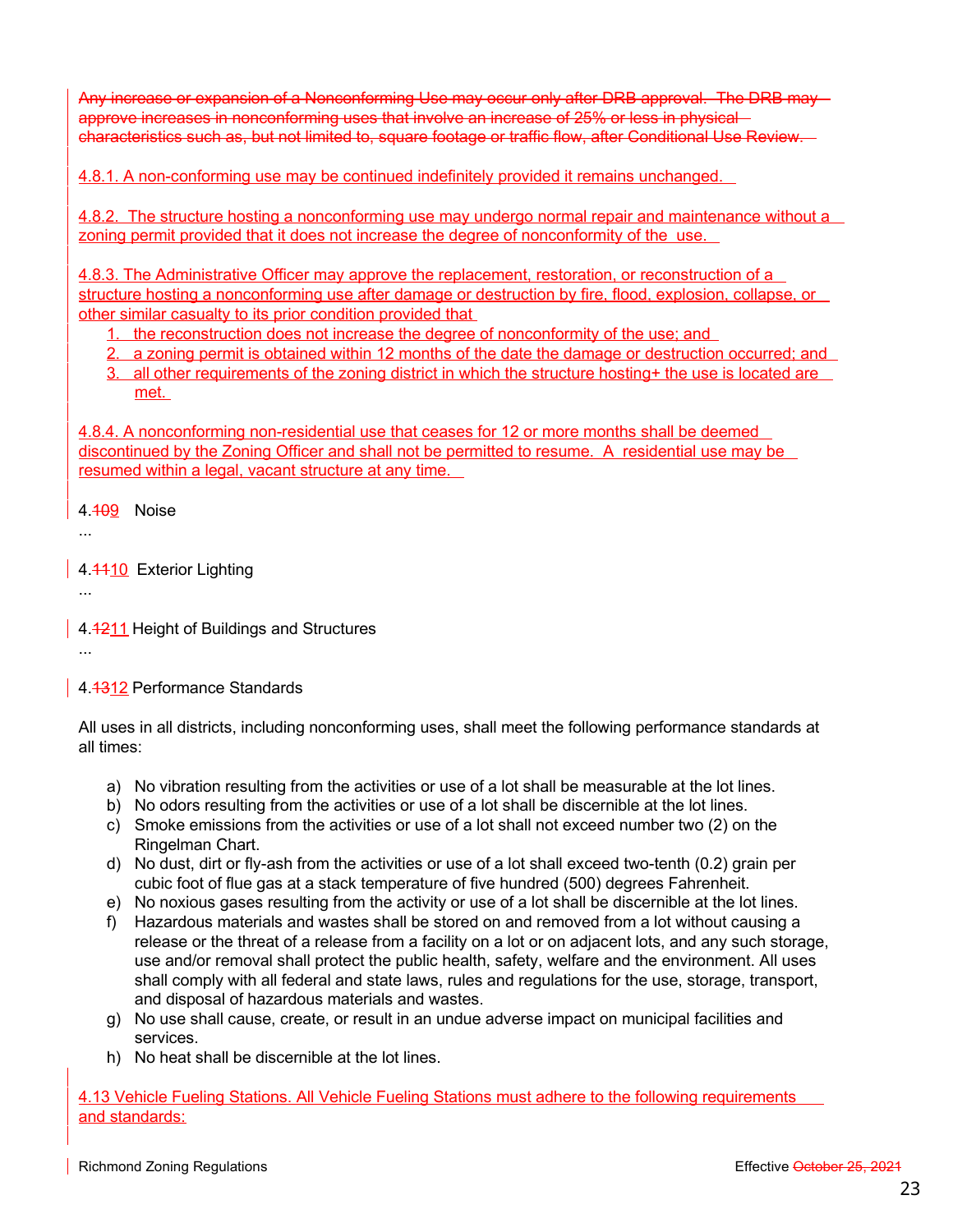4.13.1. Vehicle Fueling Stations may have up to four pumping islands, allowing up to eight vehicles to receive liquid or gaseous fuels at one time.

4.13.2. All Vehicle Fueling Stations shall have at least one DC Fast Charger electric vehicle charging station with a Society of Automotive Engineers (SAE) Combo (also called CCS for "Combo Charging System") connector for public use.

4.13.3. Customary accessory uses for Vehicle Fueling Stations include the retail sales of vehicle accessories; food and beverages prepared for off-premises consumption; and other convenience store items.

### 5. PERMITS AND APPROVALS

...

5.10 Requirements for Specific Structures

5.10.1 Accessory Structure - An accessory structure includes any structure that is customarily incidental and subordinate to the principal structure or use on a lot, including but not limited to, fences, walls, barns, sheds, greenhouses, gazebos, patios, accessory electric vehicle charging stations, and freestanding garages. Accessory structures (except for non-structural fences and walls which mark property boundaries, or enclose portions of the property, and are less than 6 feet high, as well as accessory electric vehicle charging stations) shall conform to the setbacks established in the applicable Zoning District, unless a greater setback is required by these Zoning Regulations.

5.10.2 Seasonal Dwelling - A "seasonal dwelling" or "camp" structure shall not be occupied more than 180 days in any one-year period. Camps which are pre-existing nonconforming structures or nonconforming uses shall be governed by Sections 4.7 or 4.94.8 of these Zoning Regulations. New camps and conversions of camps to single-family dwellings shall be permitted wherever single-family dwellings are permitted as long as all requirements for a single-family dwelling are met. Each camp which is converted to year-round single-family use shall be located on a separate conforming lot on which there is no other principal structure.

...

6. SPECIAL ZONING REGULATIONS

...

6.9 Wetlands

No building, roadway or septic system shall be constructed within 100 feet of a Class I wetland and within -50 feet of a Class II wetland. Classifications of wetlands are established by the State of Vermont.

In addition, no draining, dredging, filling, or alteration of the water flow shall occur within 50 feet of Class I and Class II wetlands, unless such use has been approved by the Vermont Department of Environmental Conservation's Wetlands Section through the issuance of a Conditional Use Determination.

6.9.1 Applicability. No land development shall occur within a Class I or II wetland, or wetland buffer, except for the encroachments allowed under Section 6.9.3.

6.9.2 Wetland Buffers. All Class I and II wetlands shall be surrounded by a buffer of the following widths: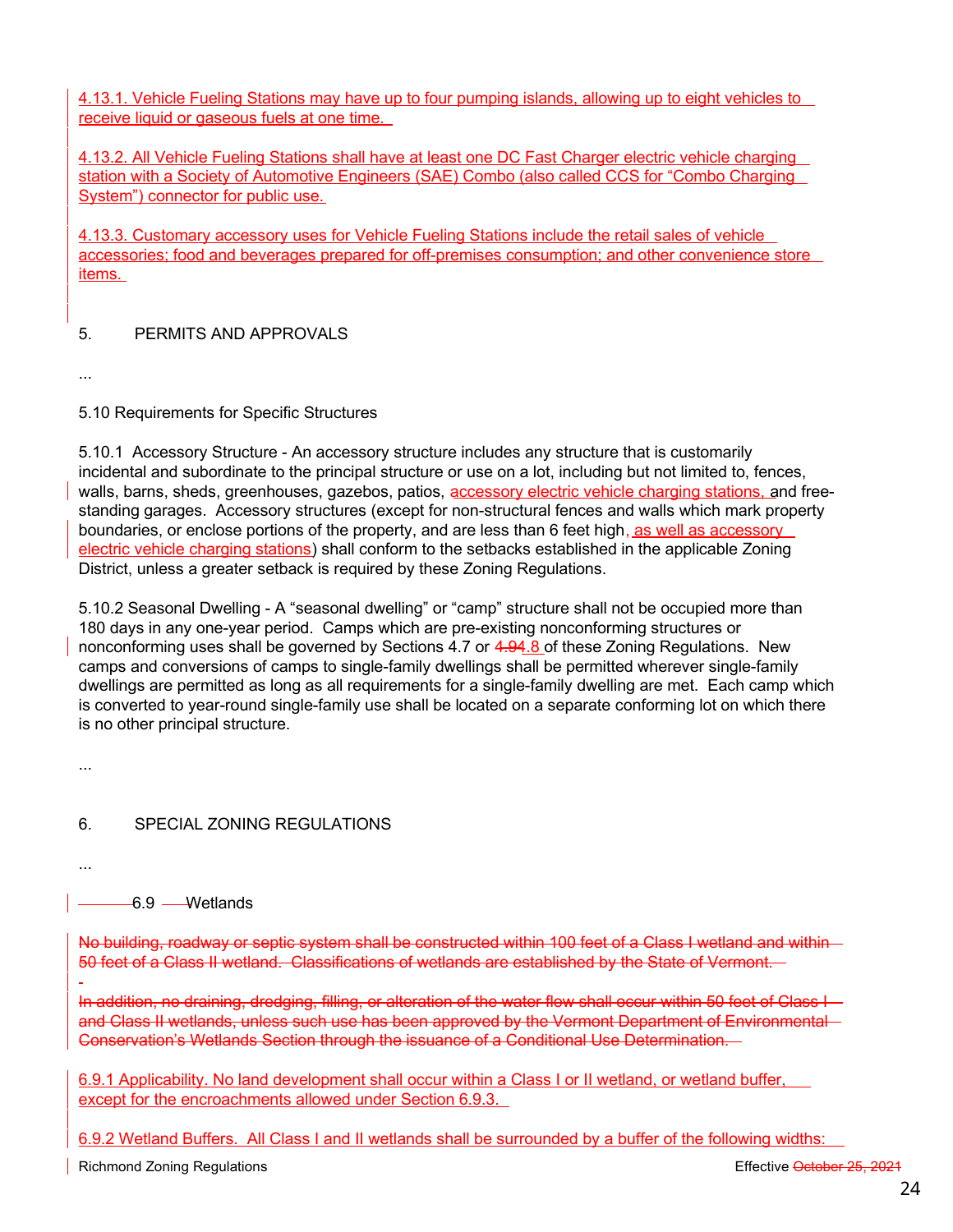1. 100 feet for a Class I wetland;

2. 50 feet for a Class II wetland;

6.9.3 Allowed Encroachments.

6.9.3.1 Permitted—The following wetland buffer encroachments may be allowed upon issuance of a Zoning Permit by the Administrative Officer.

- a) Stormwater management and treatment facilities that meet the accepted state sizing criteria and best management practices set forth in the Vermont Stormwater Management Manuals as most recently amended.
- b) Constructed paths, trails and sidewalks that cross a wetland buffer for the purpose of public or private access or recreation only if there is no feasible alternative to the crossing.
- c) Public or private roads or driveways that cross a wetland buffer for the purpose of providing safe access to a use only if there is no feasible alternative to the crossing.
- d) Utility lines, including telephone, cable, sewer and water that cross a wetland buffer for the purpose of providing or extending service, only if there is no feasible alternative.

6.9.3.2 Conditional – The following wetland encroachments may be allowed upon issuance of a Conditional Use Approval by the DRB.

- a) Constructed paths, trails and sidewalks that cross a wetland for the purpose of public or private access or recreation only if there is no feasible alternative to the crossing.
- b) Public or private roads or driveways that cross a wetland for the purpose of providing safe access to a use only if there is no feasible alternative to the crossing.
- c) Utility lines, including telephone, cable, sewer and water that cross a wetland for the purpose of providing or extending service, only if there is no feasible alternative

6.9.3.3 "Constructed" for this section shall mean adding and/or removing any material at the site of the crossing.

6.9.3.4 Conditional Use Approval may be granted for the reconstruction, replacement or relocation of nonconforming structures and existing impervious surfaces that encroach into a wetland buffer pursuant to Section 4.7.8.

6.9.4 Development Review Standards

6.9.4.1 The proposed allowed encroachment must be designed to produce the least possible impact to the wetland or wetland buffer, and any incursions into a wetland shall have no or minimal impact to the functionality of the natural processes of the wetland. The encroachment shall be only to the minimum extent necessary to carry out the purpose of the development. "Least possible impact" shall include minimizing fill and impervious surfaces.

6.9.4.2 The creation of wetland crossings shall be installed in such a manner as to preserve hydrologic and ecological connectivity of the wetland, such as by means of a boardwalk or bridge over the surface of the wetland, or by culverts under the crossing that allow for the free flow of water.

6.9.4.3. The creation of new lawns or areas of pavement, including for parking, within wetlands or wetland buffers is prohibited, except as outlined in Section 6.9.3.3. Supplemental planting with appropriate native vegetation to restore and enhance the function of the wetland within the wetland and wetland buffer is allowed.

6.9.4.4. New on-site septic systems, including septic tanks and leach fields, are prohibited in wetlands and wetland buffers.

6.9.4.5. Storage of hazardous or other materials is prohibited in wetlands and wetland buffers.

 $\overline{a}$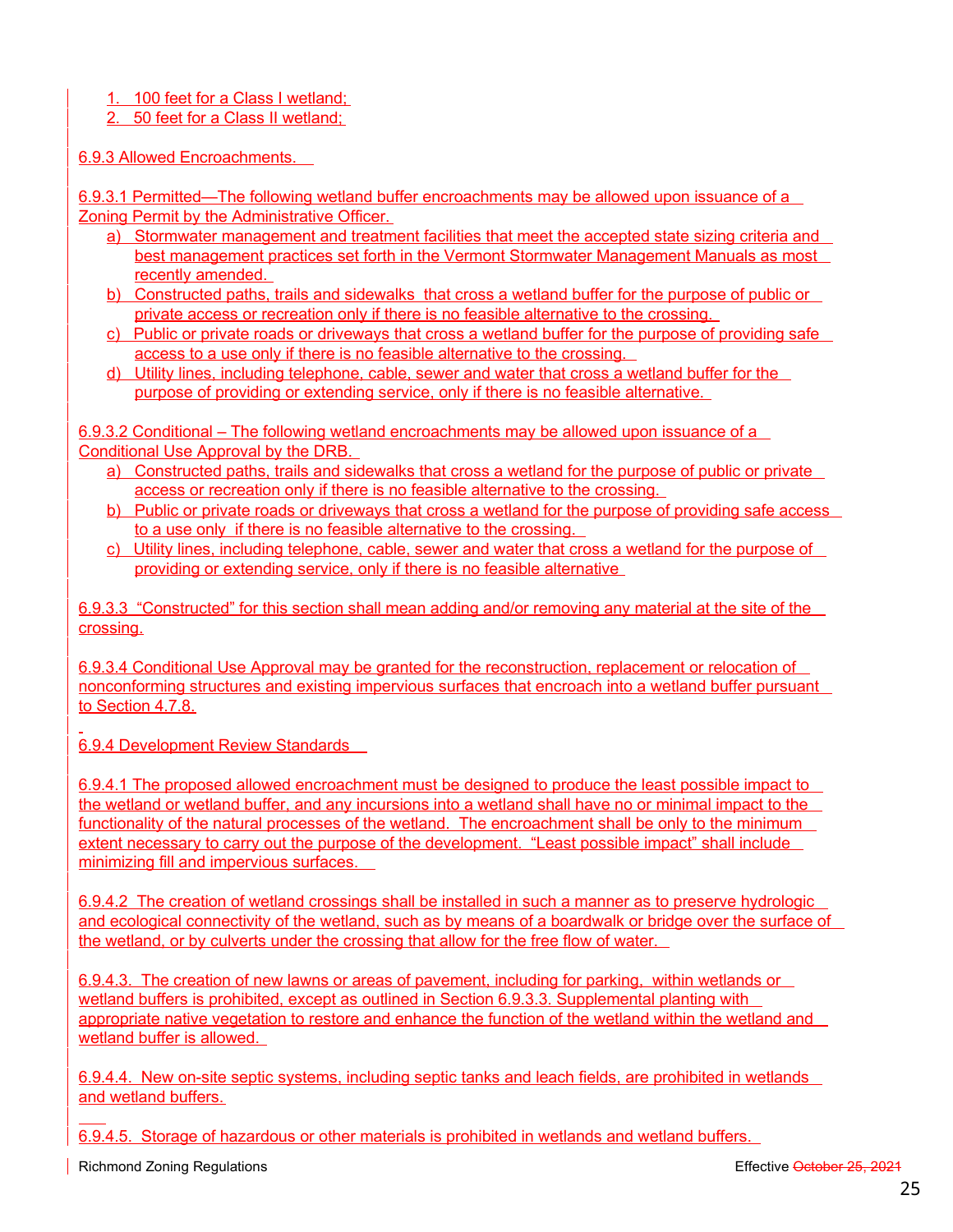6.9.5 Application Requirements. Applications for land development on a lot containing a known or suspected wetland, or wetland buffer, as indicated by the Vermont Significant Wetlands Inventory, the Wetlands Advisory Layers, or the Wetland Screening Tool shall provide the following:

- a) A wetlands delineation and assessment of the wetland prepared by a professional wetlands ecologist in accordance with the Vermont Wetlands Rules put forth by the Agency of Natural Resources;
- b) A site plan indicating the location of the proposed land development in relation to the wetland.
- c) A Vermont Agency of Natural Resources Project Review Sheet;
- d) An erosion prevention and sediment control plan in accordance with the current Vermont Standards and Specifications for Erosion Prevention and Sediment Control;
- e) If applying for a permit for an encroachment, substantive evidence that no other feasible alternative to the proposed encroachment exists;
- f) A permit obtained under these regulations for land development on a lot containing a wetland or wetland buffer shall not relieve the applicant of the responsibility to comply with all other state or federal regulations.

7. DEFINITIONS

…

...

7.2 Specific

For the purpose of these Zoning Regulations, certain words and terms are hereby defined as follows:

... Accessory Electric Vehicle Charging Station – A structure or device for the free or retail dispensing of electricity as vehicle fuel within an on-street or off-street parking space, or incidental to a residential or commercial building that does not dispense liquid or gaseous fuel.

Automobile Service Station - Any building, land area, or other premises, or portion thereof, used for the retail dispensing or sales of vehicular fuels; servicing and repair of automobiles and light trucks; and including as an accessory use the sale and installation of lubricants, tires, batteries, and similar vehicleaccessories. This definition does not include any other uses, such as restaurants, deli's, car washes, etc. which may only be allowed under separate review and approval under these Zoning Regulations.

... Buffer - Undisturbed naturally occurring vegetation which may be initially created and planted for screening or environmental purposes. a measured zone of naturally occurring vegetation between a natural resource-- including but not limited to a wetland, river, stream, pond or lake-- and the edge of any structure or impervious surface on the lot that protects the ecological functions of a natural resource and minimizes the impacts of adjacent land development and sources of pollution.

DC Fast Charger – a battery charger designed for use with commonly available electric vehicles that are capable of receiving direct current (DC) electricity. The DC Fast Charger will comply with Society of Automotive Engineers (SAE) standard J1772 and Underwriters Laboratory standard 2251, or successor standards, and will be rated at a minimum of 50 kilowatts electric power output.

Impervious Surface - An area of ground which prevents or significantly restricts or prevents the penetrationof water, including such as but not limited to buildings, rooftops, pavement, paving stones and compacted gravel or dirt asphalt paving and concrete surfaces but not including a gravel or grassedsurface.

...

...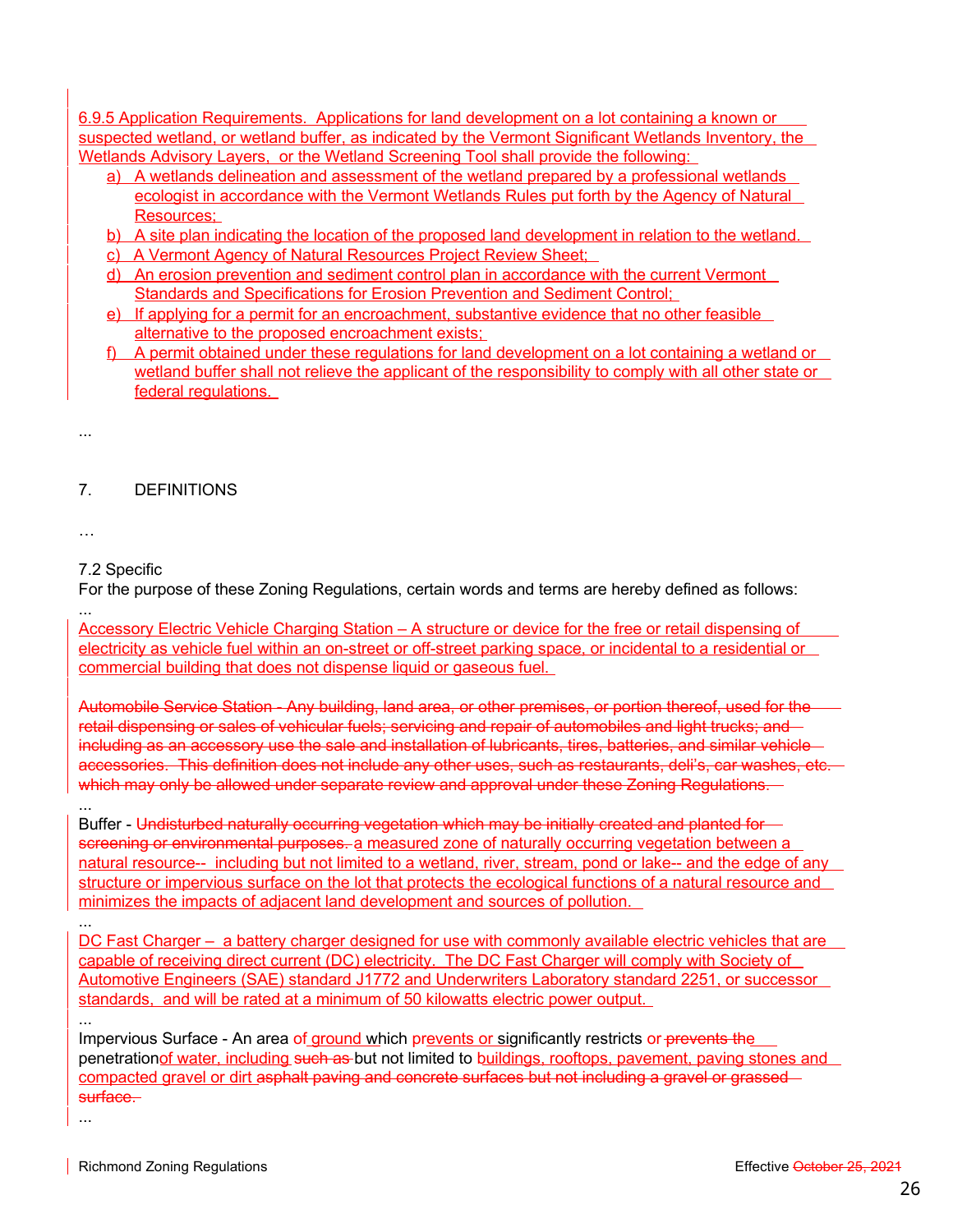Powered Vehicle and/or Machinery Service - A commercial establishment, including land and buildings, for which the principal use is the repair and maintenance of powered vehicles and/or machinery. Accessory uses include rebuilding, reconditioning and body shop work; the sale and installation of parts and accessories, and the sale or leasing of no more than 4 vehicles at any one time.

Setback - The distance from a L-ot L-line or, if applicable, the center line of a the Rroad or H-highway rightof--way, to the edge of the building footprint or any structure on the L-lot, including the building footprint, edge of a deck or-cantilevered areas, but not including the roof overhang. However, tThe setback provisions of these Zoning Regulations do not apply to fences, accessory electric vehicle charging stations, roof overhangs, or signs outside of a road right-of-way, except where specifically provided.

Structure - An assembly of materials for occupancy or use, including, but not limited to, a building, mobile home or trailer, sign, wall, or fence, or storage tank for liquid or gas that is principally above ground, except a wall or fence on an operating farm. The term Structure also includes liquid and gas storage tanks that are principally above ground. The term structure does not include tanks that are fully underground, septic system components, or impervious surfaces such as driveways or parking areas Unless otherwise specifically provided, (1) the term Structure does not include parking areas and driveways, (2) for purposes of determining setbacks, the term Structure does not include fences, except where specifically provided, and (3) for the determination of setbacks, septic systems shall not be considered structures and the setbacks shall be dictated by state law. See also Mobile Home, Recreational Vehicle.

Vehicle Fueling Station -- Any building, land area, or other premises, or portion thereof, used for the retail dispensing or sales of liquid or gaseous vehicular fuels including, but not limited to, gasoline, diesel, kerosene, ethanol, ammonia, methane (including natural gas), propane, or hydrogen, in addition to the retail dispensing of electricity as vehicle fuel. An Accessory Electric Vehicle Charging Station shall not constitute a Vehicle Fueling Station.

Wetlands - Means tThose areas that are inundated by surface or groundwater with a frequency sufficient to support vegetation or aquatic life that depend on saturated or seasonally saturated soil conditions for growth and reproduction. Such areas include but are not limited to marshes, swamps, sloughs, potholes, fens, river and lake overflows, mud flats, bogs, vernal pools, and ponds, but excluding such areas as growfood or crops in connection with farming activities.

Wetland Buffer – The area contiguous to a wetland which serves to protect the values and functions of the wetland.

...

...

...

...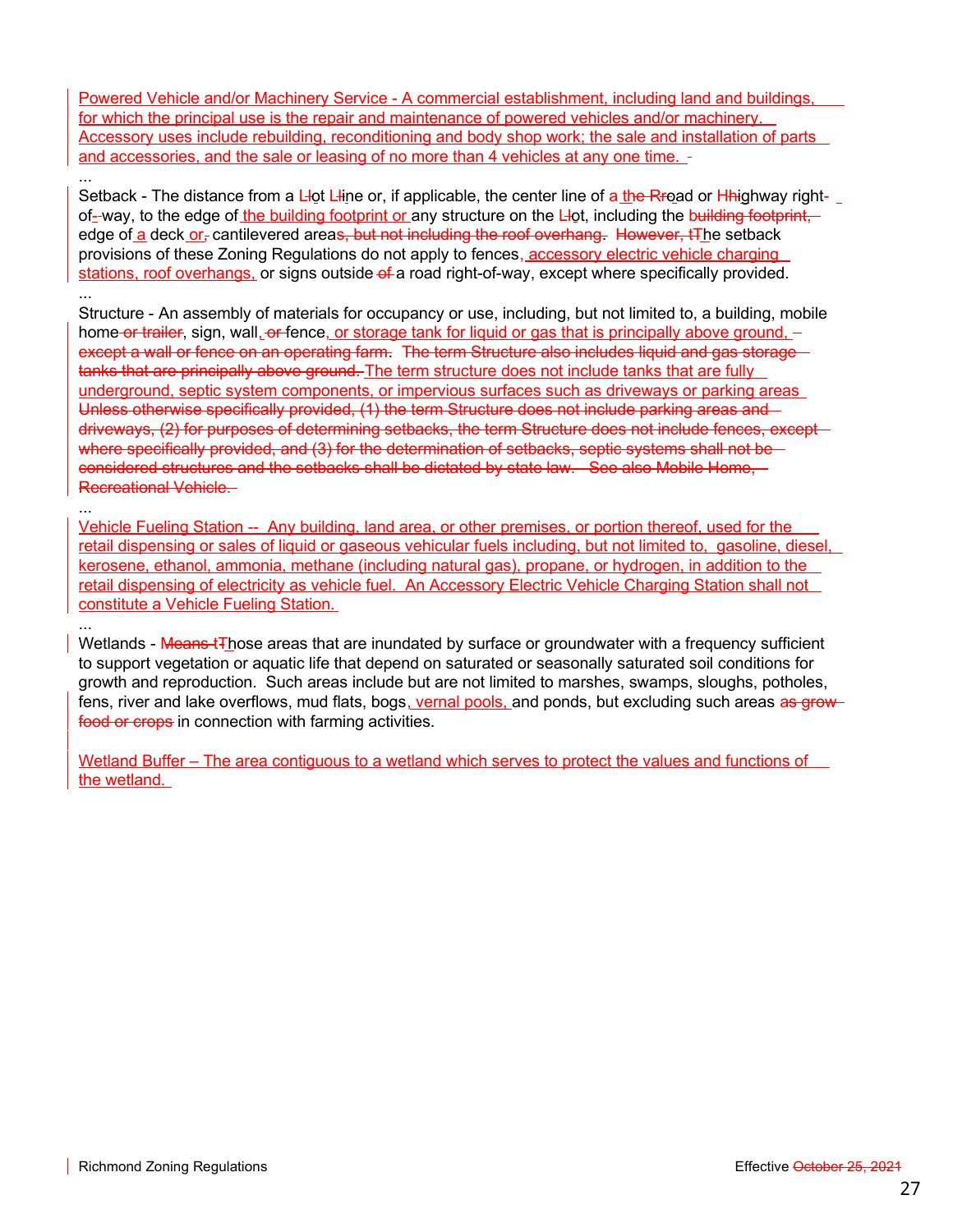# **Planning Commission Reporting Form for Municipal Bylaw Amendments (Modifications to parts of the Zoning Regulations to clarify development rights for nonconformities, for properties within wetlands, and for EV charging)**

This report is in accordance with 24 V.S.A. §4441 (c) which states:

*When considering an amendment to a bylaw, the planning commission shall prepare and approve a written report on the proposal. A single report may be prepared so as to satisfy the requirements of this subsection concerning bylaw amendments and subsection 4384 (c) of this title concerning plan amendments...The report shall provide:* 

*(A) Brief explanation of the proposed amendment and...include a statement of purpose as required for notice under* §*4444 of this title:* 

This Planning Commission proposal modifies zoning regulations for nonconforming uses and structures, vehicle fueling station uses, electric vehicle (EV) charging stations, vehicle and machinery repair uses, and development within wetlands. The proposal includes the rezoning of two areas from the Gateway Commercial District to the Industrial/Commercial District. The proposal would clarify development rights for properties containing nonconforming uses and structures, and wetlands. The proposal would also further the Town's energy goals by stipulating EV charging station requirements for certain commercial uses.

*And shall include findings regarding how the proposal:* 

*1. Conforms with or furthers the goals and policies contained in the municipal plan, including the effect of the proposal on the availability of safe and affordable housing:* 

The Planning Commission concluded that the proposal conforms and furthers the goals contained in the municipal plan by promoting compliance with state statute. Specifically, the Planning Commission cited the following objectives from the 2018 Town Plan:

- Create clear guidelines and information resources for permit applicants, clarifying requirements and steps for permitting and approval.
- Support the installation of private and public electric vehicle (EV) charging stations in convenient locations. Consider installing one at the Town Center, the Park and Ride and along travel corridors.
- Consider requiring EV charging stations for new commercial development.
- Update zoning regulations to include language to clarify permitting requirements for new electric vehicle charging installations and support the ongoing development of this infrastructure.
- Encourage development that protects natural resources and preserves scenic and/or historic character of Richmond
- Utilize the best available science to inform the creation of supplemental land use regulations and maps that would further conserve or protect sensitive natural areas
- Review land use regulations to ensure compliance with all Vermont and federal regulations that provide surface water protection
- *2. Is compatible with proposed future land uses and densities of the municipal plan:*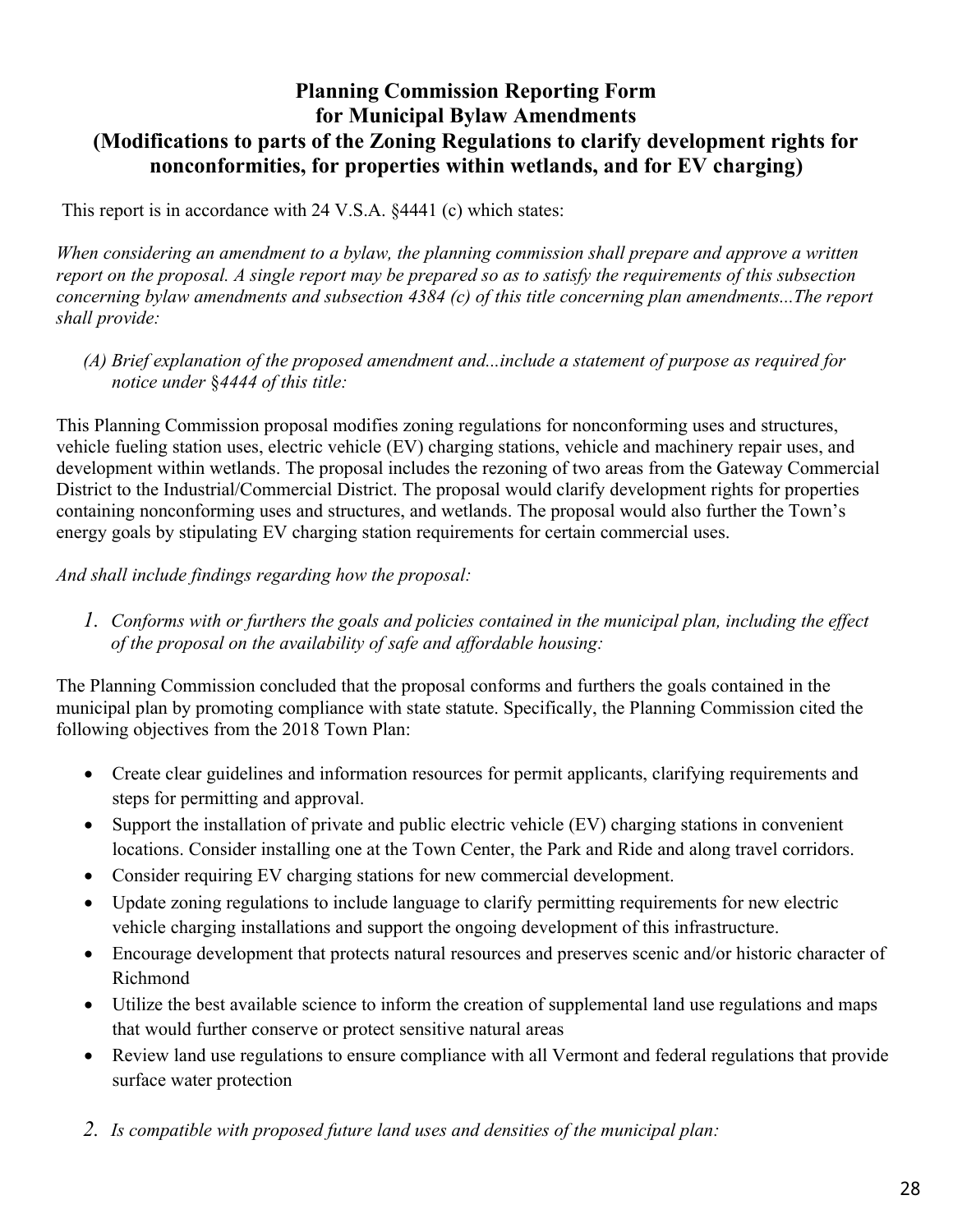The Planning Commission concluded that the proposed new commercial uses and the proposed locations would be compatible with the 2018 Town Plan. The location of the proposed new commercial uses would be located within the following districts listed in the Future Land Use section of the 2018 Town Plan: Northwest Industrial-Commercial, Gateway, and Villages.

In addition, the Planning Commission concluded that the proposed rezoning of one parcel from the Gateway District to the Commercial/Industrial District would be compatible with future land uses specified in the 2018 Town plan.

Proposed amendments to regulations for nonconforming uses and structures and wetlands would not affect proposed future land uses and densities of the Town Plan.

# *3. Carries out, as applicable, any specific proposals for any planned community facilities:*

The proposed amendments does not carry out any specific proposals for any planned community facilities. In addition, the proposed amendment does not conflict with any proposals for planned community facilities.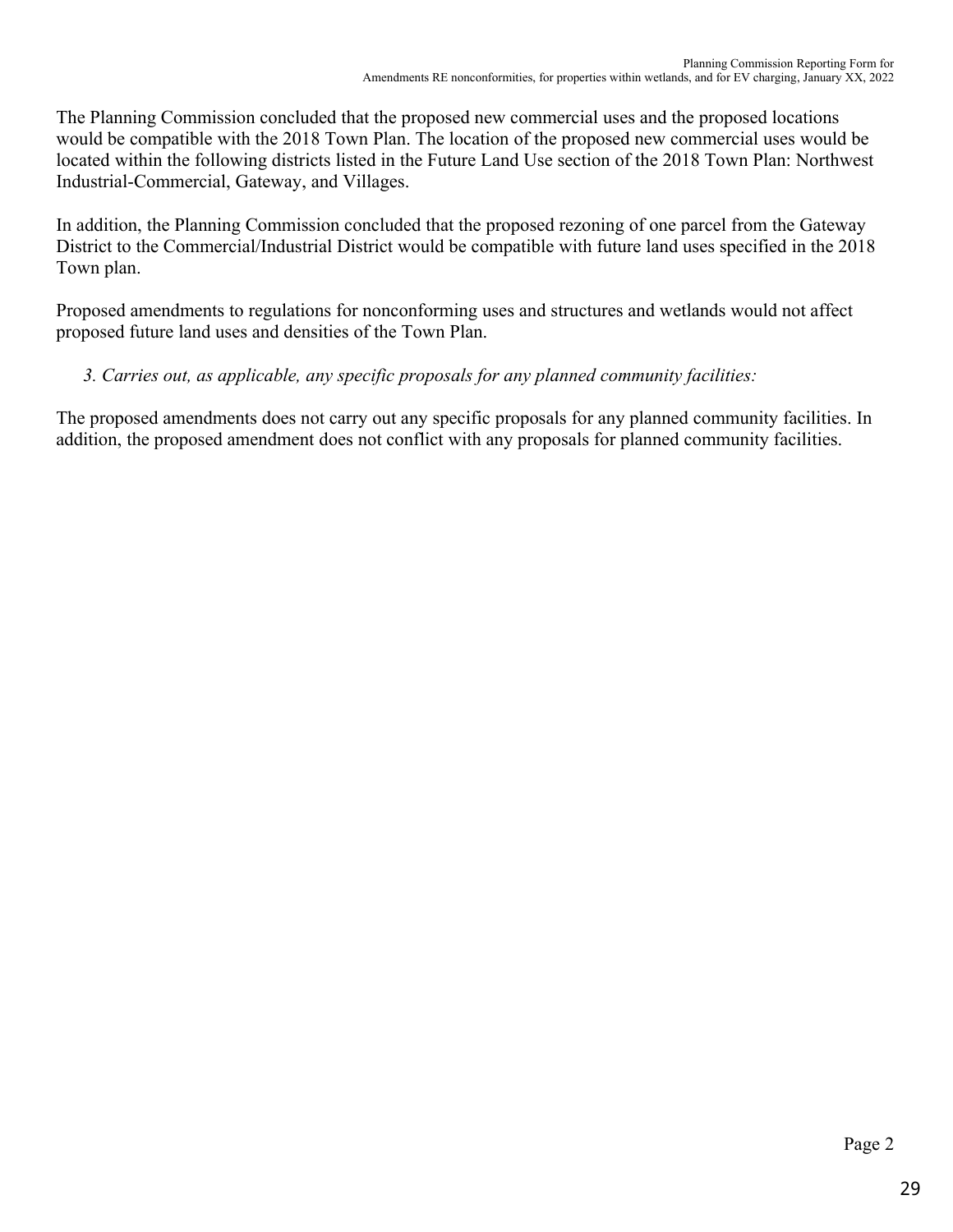# NOTICE OF PUBLIC HEARING

PURSUANT TO 24 V.S.A. §§4441 (d) AND §4444, THE TOWN OF RICHMOND PLANNING COMMISSION WILL BE HOLDING A PUBLIC HEARING ON WEDNESDAY, FEBRUARY 2ND, 2022, AT 7:00 PM, IN THE **RICHMOND TOWN CENTER MEETING ROOM AT 203 BRIDGE STREET** TO RECEIVE COMMENT REGARDING THE PROPOSED ZONING AMENDMENT:

**PURPOSE:** To modify zoning regulations for nonconforming uses and structures, vehicle fueling station uses, electric vehicle (EV) charging stations, vehicle and machinery repair uses, and development within wetlands

# **GEOGRAPHIC AREA AFFECTED:** Town-wide

**SECTION HEADINGS:** Nonconforming Structures (Section 4.7), Setback Modifications (Section 4.8), Nonconforming Uses (Section 4.9), Vehicle Fueling Stations (Section 4.13), Requirements for Specific Structures (Section 5.10), Wetlands (Section 6.9), Definitions (Section 7), Town Zoning District Map (Appendix A1)

THIS MEETING IS ALSO ACCESSIBLE ONLINE VIA ZOOM: Join Zoom Meeting: <https://us02web.zoom.us/j/83503119719> Meeting ID: 835 0311 9719 Call in (Calling rates apply): 1 (929) 205-6099

THE FULL TEXT AND MAPS OF THE PROPOSED ZONING AMENDMENT ARE AVAILABLE FOR INSPECTION AT THE RICHMOND TOWN CENTER OFFICES PURSUANT TO 24 VSA §4441 AND THE TOWN WEBSITE. FOR MORE INFORMATION, PLEASE CONTACT THE RICHMOND PLANNING/ZONING OFFICE AT 802-434-2430 or rvenkataraman@richmondvt.gov.

POSTED: 01/12/2022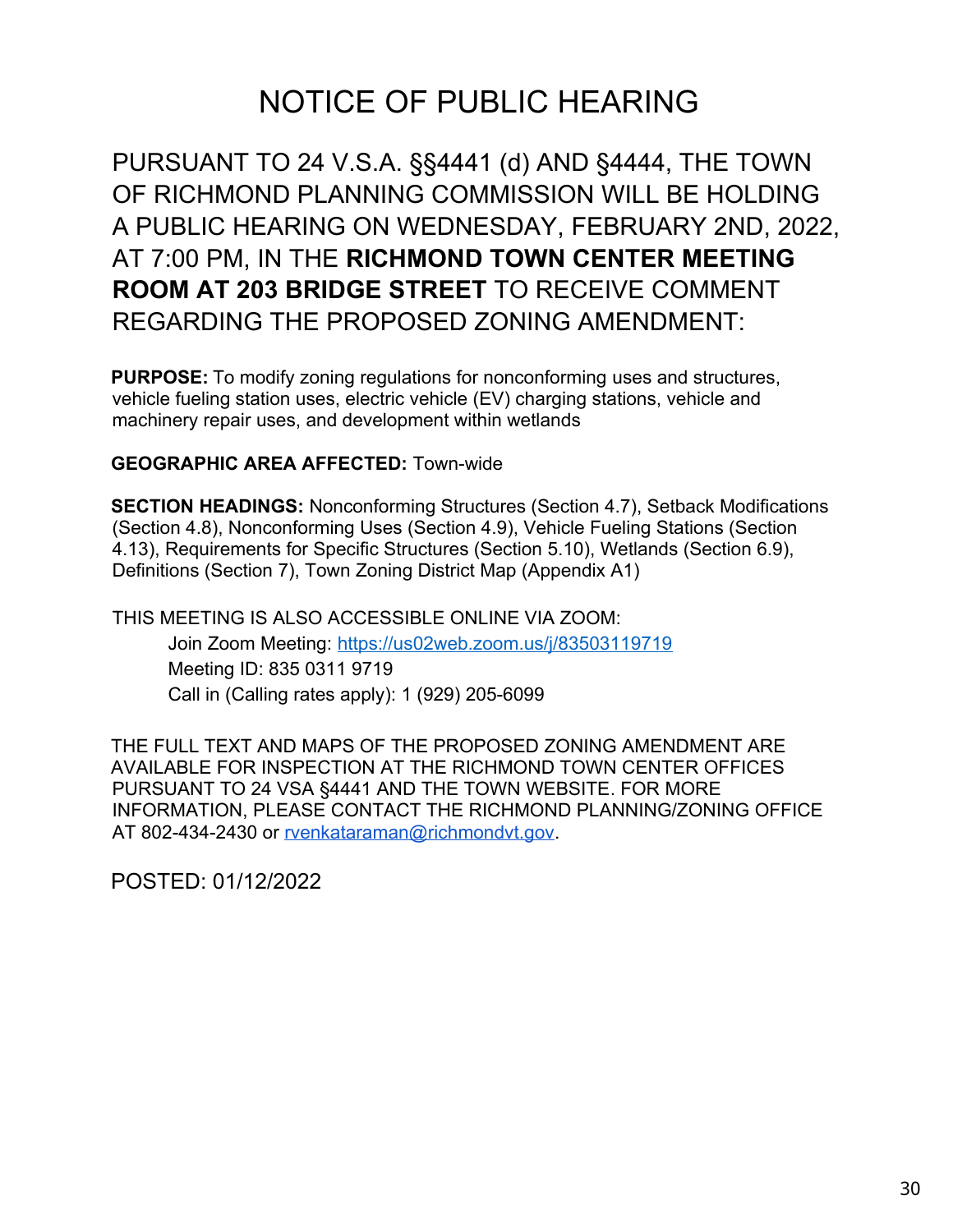### Wetlands – Rationale for having municipal wetlands regulations  $1.26.22$

The Planning Commission is proposing to amend the Wetlands Section (6.9) of our Zoning Regulations.

### **Why do we have wetlands regulations in our zoning document?**

- Wetlands serve important ecological functions including flood mitigation, slowing of climate change, prevention of biodiversity loss and provision of natural amenities.
- The Richmond Town Plan lists protection of wetlands as a goal. $1$
- State and federal permits are required for any development in Class I or Class II wetlands, but the decline in wetlands has continued in Vermont despite state and federal protections.<sup>2</sup>
- Having wetland regulations in our zoning regulations signals to developers and property owners that wetlands are important to us, and provides guidance early in the development process.
- There may be local wetlands that the state does not consider jurisdictional that we would like to have local control over protecting.
- Municipalities have the option of providing regulations in addition to state and federal regulations, and many municipalities have such regulations.<sup>3</sup> The requirements of these regulations vary.

### **What are our current regulations?**

### The current Section 6.9 states:

*" No building, roadway or septic system shall be constructed within 100 ft of a Class I wetland and within 50 ft of a Class II wetland. Classifications of wetlands are established by the State of Vermont.*

*In addition, no draining, dredging, filling or alteration of the water flow shall occur within 50 ft of Class I and II wetlands, unless such use has been approved by the Vermont Department of Environmental Conservation's Wetlands Section through the issuance of a Conditional Use Determination. "* 

- There is no option here for a property owner to connect two upland portions of a property bisected by a wetland without going through the cumbersome and time-consuming variance procedure after a denial by the Zoning Administrator. Most recent cases questioning the wetlands regulations in Richmond have been of this type.
- Several possible development scenarios, such as the construction of a trail, path or stormwater management facility that might impact a wetland or wetland buffer are not addressed in these regulations.
- There is no ability for the town to keep track of its wetlands independently of the state and federal permitting processes, which we, as a town, cannot require compliance with.

### **How do the proposed regulations differ from the current ones?**

- Provision is made for crossing a wetland or wetland buffer by certain linear development activities (paths, trails, sidewalks, driveways, private roads and public utilities and stormwater facilities), but only if **there is no physically possible alternative to the crossing.**
- Provision is made for nonconforming structures that have historically encroached into a wetland buffer to undergo redevelopment. The Conservation Commission will assist in reviewing applications in this instance.

Planning Commission – 2/2/22 Meeting Materials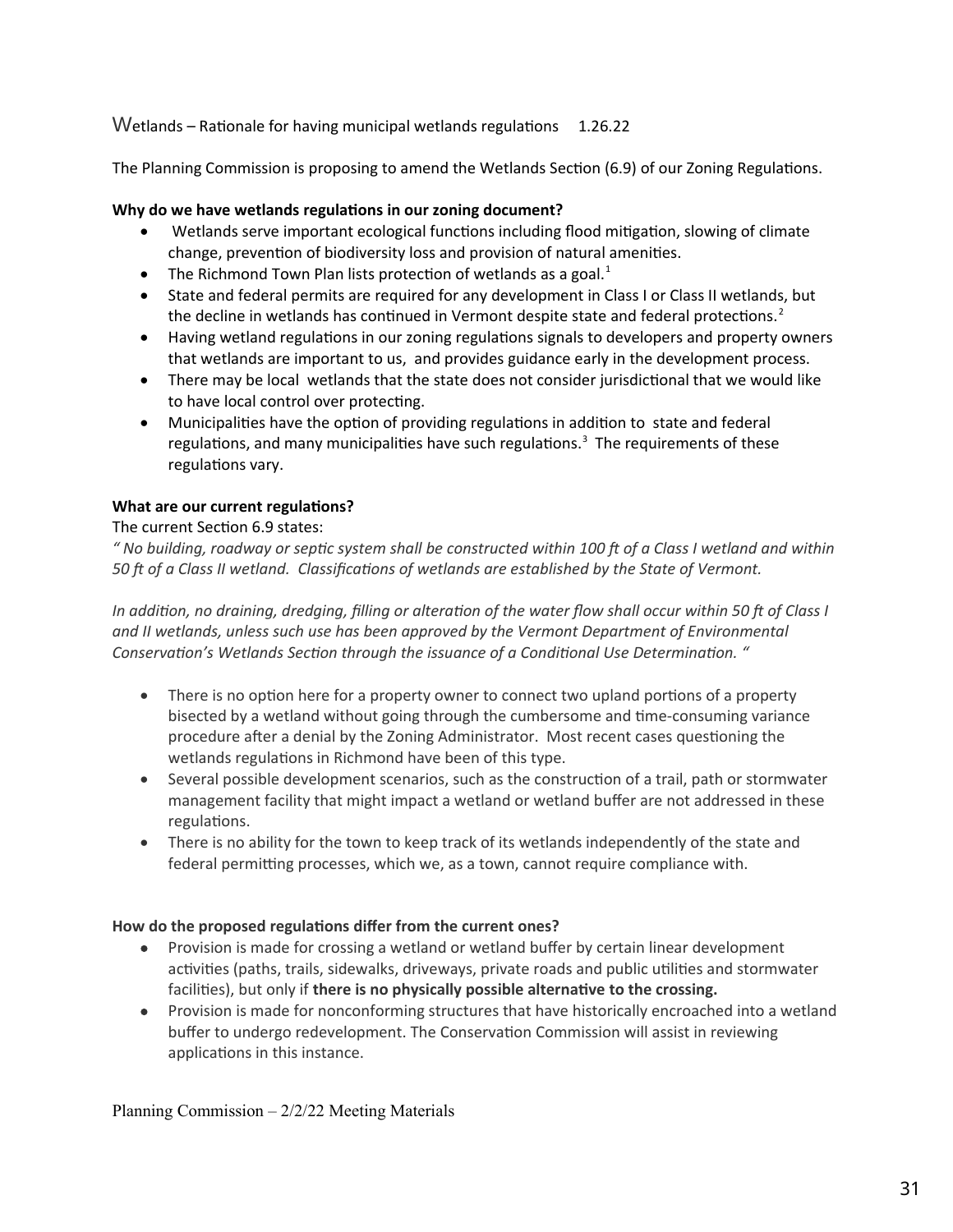- An application procedure is provided that will ensure that the location and extent of any wetland on a property that is being developed, as well as the location of any proposed development activities relative to that wetland, is known to the town.
- Development review standards are provided by which the Zoning Administrator and the DRB can be assured that the ecological functions of the wetlands are protected.

### **Does this amended regulation achieve our goals?**

 The Planning Commission finds that the amendment is a good compromise between protecting wetlands and property owners' ability to utilize their properties.

<sup>1</sup>Natural Resources Goal 1 *"Protect priority natural areas in order to maintain the health and function of those areas and their ecosystem services."* Wetlands are listed as a "conservation priority."

\_\_\_\_\_\_\_\_\_\_\_\_\_\_\_\_\_\_\_\_\_\_\_\_\_\_\_\_\_\_\_\_\_\_\_\_\_\_\_\_\_\_\_\_\_\_\_\_\_\_\_\_\_\_\_\_\_\_\_\_\_\_\_\_\_\_\_\_\_\_\_\_\_\_\_\_\_\_\_\_\_\_\_\_\_

<sup>2</sup> From the ANR Wetlands Program:

*"Wetland conservation and protection is aimed at preventing the loss of wetlands and the functions and values they provide. The United States lost over half of its wetlands since European colonization in the early 1600s, and Vermont lost as much as 35 percent. Until recently, wetlands were seen as obstacles to development, agriculture, and travel, and were systematically drained and altered. Conversion of wetlands was accepted practice as recently as the 1950s, and was even incentivized by government policies. In recent decades, the public has become more aware of the ecological, economic, and social value of wetlands, and the implications of their loss. Shifting cultural attitudes led to the establishment of federal and state regulations aimed at protecting wetlands and their functions. These policy changes slowed the rate of loss, but wetland acreage across the nation continues to decline (see the US Fish & Wildlife Service's Wetlands Status and Trends site for more info). State and federal regulations alone are insufficient to stop the decline; public involvement is needed to conserve and protect our remaining wetlands."*

*<sup>3</sup>*Examples can be found in: Williston, Underhill, Jericho, S. Burlington, Bolton, Westford, Shelburne, Winooski, Colchester, others